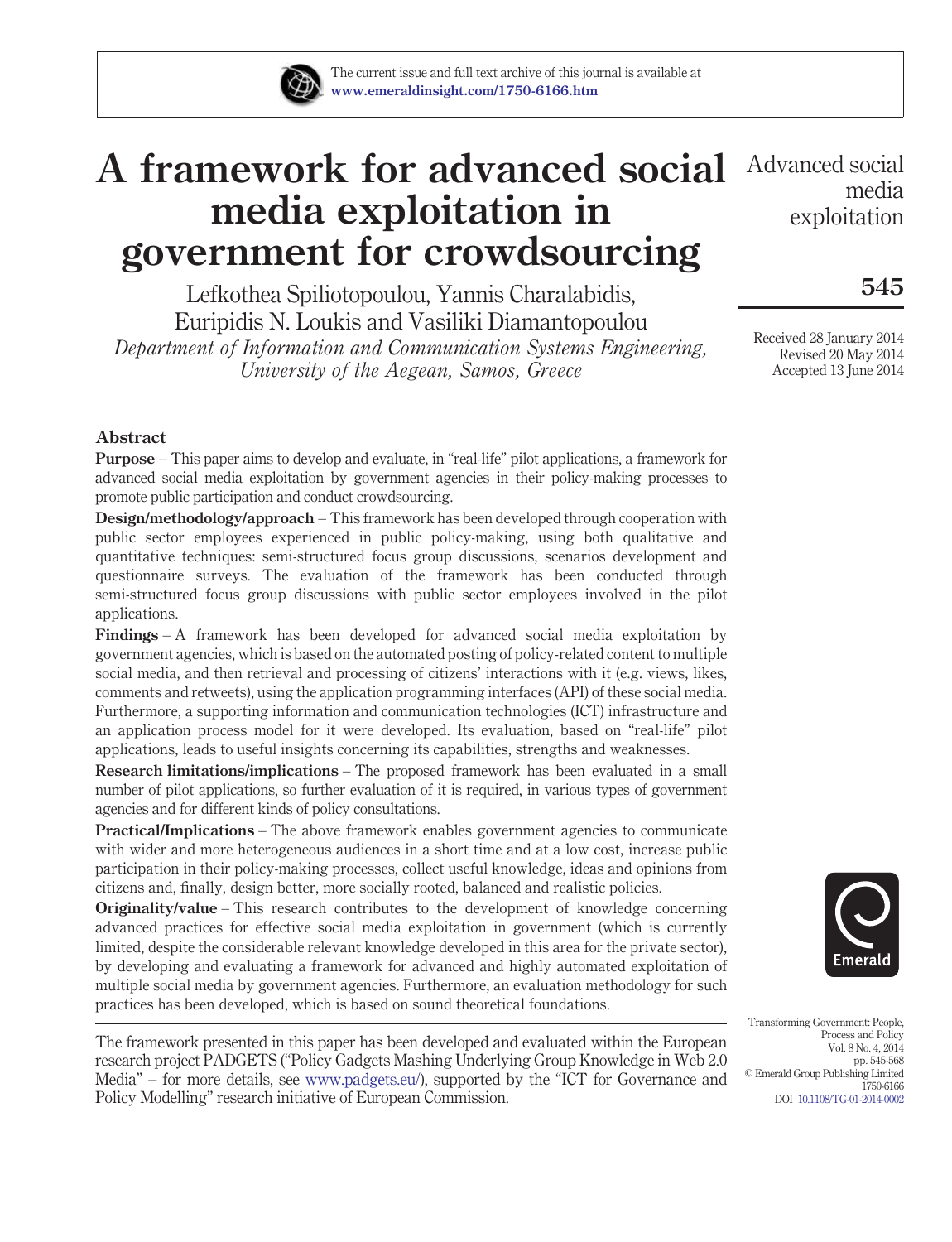**Keywords** E-participation, E-governance, Public participation, Web 2.0, Social media, Public policy, Crowdsourcing, Decision support systems **Paper type** Research paper TG 8,4

#### **1. Introduction**

**546**

In many countries, there is a continuously growing number of government agencies that make considerable efforts to enhance citizens' participation in their policy making processes exploiting the capabilities provided by the Information and communication technologies (ICT) This has led to a rapid development of research and practice in the area of e-participation, and in general e-governance [\(Commission of the European](#page-19-0) [Communities,](#page-19-0) 2006 and [2010;](#page-20-0) [Loukis](#page-20-1) *et al.*, 2011). One of the most promising ICT for these purposes is the Web 2.0 social media. These new communication channels have been initially exploited by private sector firms to support mainly their marketing and customer relations functions; therefore, there has been considerable research in this area, which has already developed useful knowledge on methods and practices for the effective utilization of social media in the private sector, and their critical success factors [\(Constantinides, 2010;](#page-20-2) Heath *et al.*[, 2013\)](#page-20-3).

Governments started exploiting the high capabilities and popularity of the social media much later, so there has been less research and knowledge concerning their effective utilization by government agencies. Social media are already used extensively by citizens for political discussions and for organizing and coordinating political activity [\(Agarwal](#page-19-1) *et al.*, 2011; [Larsson and Moe, 2011\)](#page-20-4), so government cannot be absent from them. Therefore, it is necessary to develop new knowledge in this recently emerged area, concerning methods and practices for the effective utilization of social media in government, their impact and value and also the challenges they pose and their limitations, which will enable a mature and effective exploitation of social media by government agencies [\(Chun and Luna Reyes, 2012;](#page-19-2) [Criado](#page-20-5) *et al.*, 2013).

This paper aims to contribute to filling this research gap. In particular, its research objectives are:

- the development of a framework for advanced exploitation of multiple social media by government in an efficient and effective manner to collect knowledge, ideas and opinions from citizens and applying crowdsourcing practices in the public sector;
- its elaboration, by developing an ICT infrastructure supporting its application, and also an application process model for it (meant as a model of process to be followed by government agencies for the practical application of it, consisting of a sequence of specific activities that have to be executed); and
- finally, to make a theoretically sound evaluation of this framework in "real-life" pilot applications.

This research has been conducted within the European research project PADGETS ("Policy Gadgets Mashing Underlying Group Knowledge in Web 2.0 Media" – for more details, see [www.padgets.eu/\)](http://www.padgets.eu/) supported by the "ICT for Governance and Policy Modelling" research initiative of European Commission.

In the following sections, we will first present the background of our research (Section 2) and the research methodology (Section 3). Then, we describe the proposed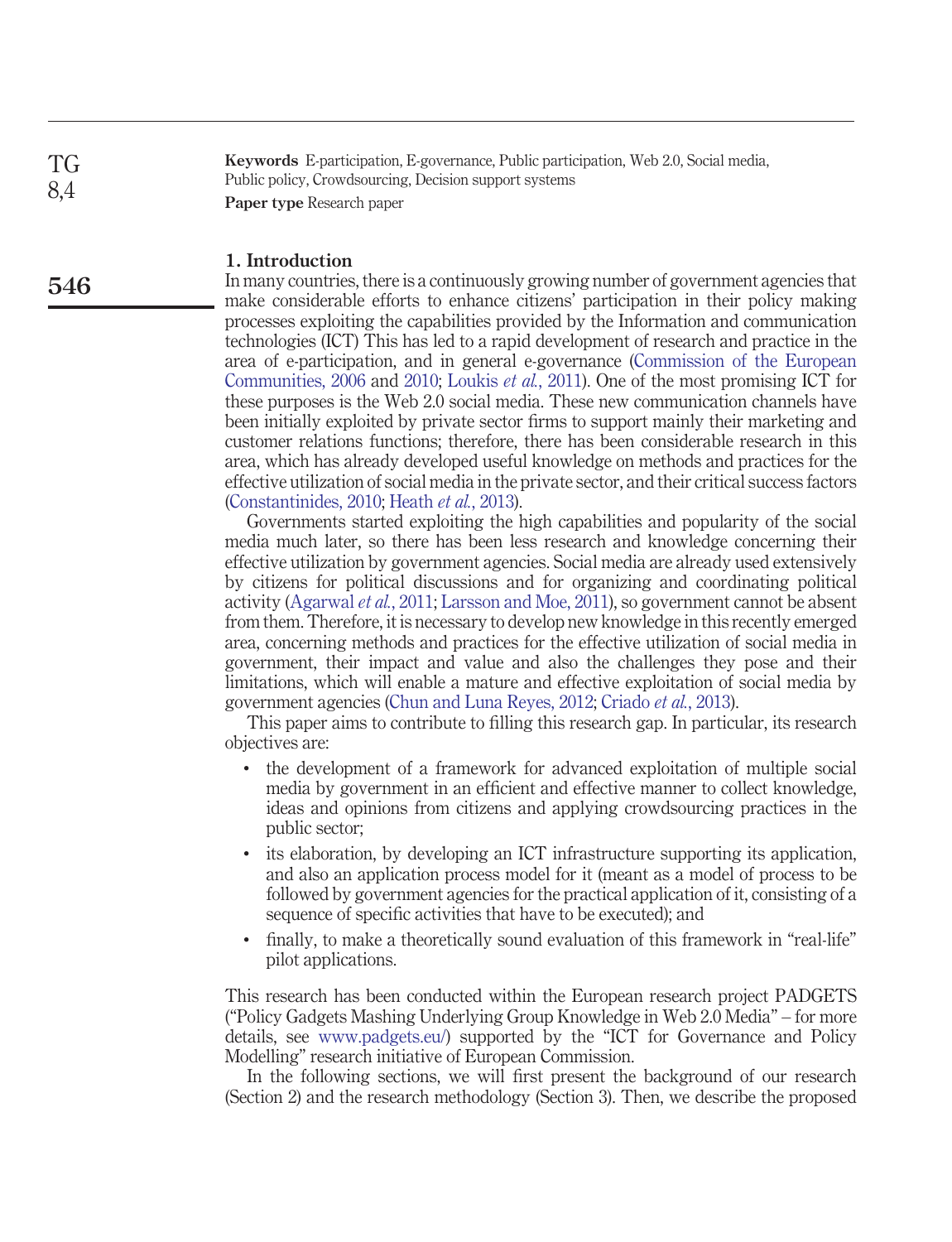framework (Section 4), the ICT infrastructure required for supporting its application (Section 5) and its application process model (Section 6). Next, the results of its evaluation are presented (Section 7), and, finally, the conclusions are summarized and the implications are outlined (Section 8).

**2. Background**

Previous research has revealed that the solution of the modern complex and "wicked" policy problems can be greatly supported by information systems that allow stakeholders to enter and exchange relevant perceived "topics" and "questions", and also "ideas" and "arguments" (positive and negative ones), which are called "Issue-Based Information Systems" and can stimulate and promote a controlled and productive way of discussion among competent government agencies and different stakeholder groups, and also facilitate mutual understanding and convergences among them [\(Kunz and Rittel, 1979;](#page-20-6) [Conklin, 2003\)](#page-20-7). In general, ICT can enable and facilitate extensive exchange of information, knowledge, perceptions and opinions among government agencies and policy stakeholders, which can be highly beneficial for the development of better, more balanced and acceptable public. This has led to a rapid development of e-participation research and practice [\(Commission of the European](#page-19-0) [Communities,](#page-19-0) 2006 and [2010;](#page-20-0) [Loukis](#page-20-1) *et al.*, 2011). Especially the recently emerged Web 2.0 social media and their high penetration in modern societies creates big opportunities for a wider low-cost application of these approaches, involving more and diverse citizens groups in policy consultations. There is already considerable literature that analyses the great potential of social media use in government [\(Tapscott](#page-21-0) *et al.*, 2008; [Osimo, 2008;](#page-20-8) Bertot *et al.*[, 2012a;](#page-19-3) Bertot *et al.*[, 2012b;](#page-19-4) [Bonsón](#page-19-5) *et al.*, 2012; [Linders, 2012;](#page-20-9) [Margo, 2012;](#page-20-10) [Criado](#page-20-5) *et al.*, 2013). It has been concluded that social media provides government agencies extensive capabilities to:

- increase citizens' participation and engagement, providing to more groups of modern societies a voice in debates on public policies development and implementation;
- promote transparency and accountability and reduce corruption, enabling governments to open up large quantities of activity and spending related data and, at the same time, enabling citizens to collectively take part in monitoring the activities of their governments;
- proceed to public services co-production with citizens, enabling government agencies and the public to develop and design jointly government services;
- exploit citizens' knowledge and talent to develop innovative solutions to the increasingly serious and complex societal problems; and
- drive important innovations in both internal operations of government agencies and the ways they interact with the public outside their boundaries.

Furthermore, social media enable the application of crowdsourcing ideas [\(Howe, 2008;](#page-20-11) [Brabham, 2009](#page-19-6) and [2012\)](#page-19-7) in the public sector, which can be quite beneficial for the design of better, more socially rooted, balanced and realistic policies. Management literature has been discussing for long time the capability of a large network of people connected through ICT, termed as "crowd", to perform successfully difficult design and problem-solving activities [\(Lévy, 1997\)](#page-20-12). This collective intelligence has recently started

Advanced social media exploitation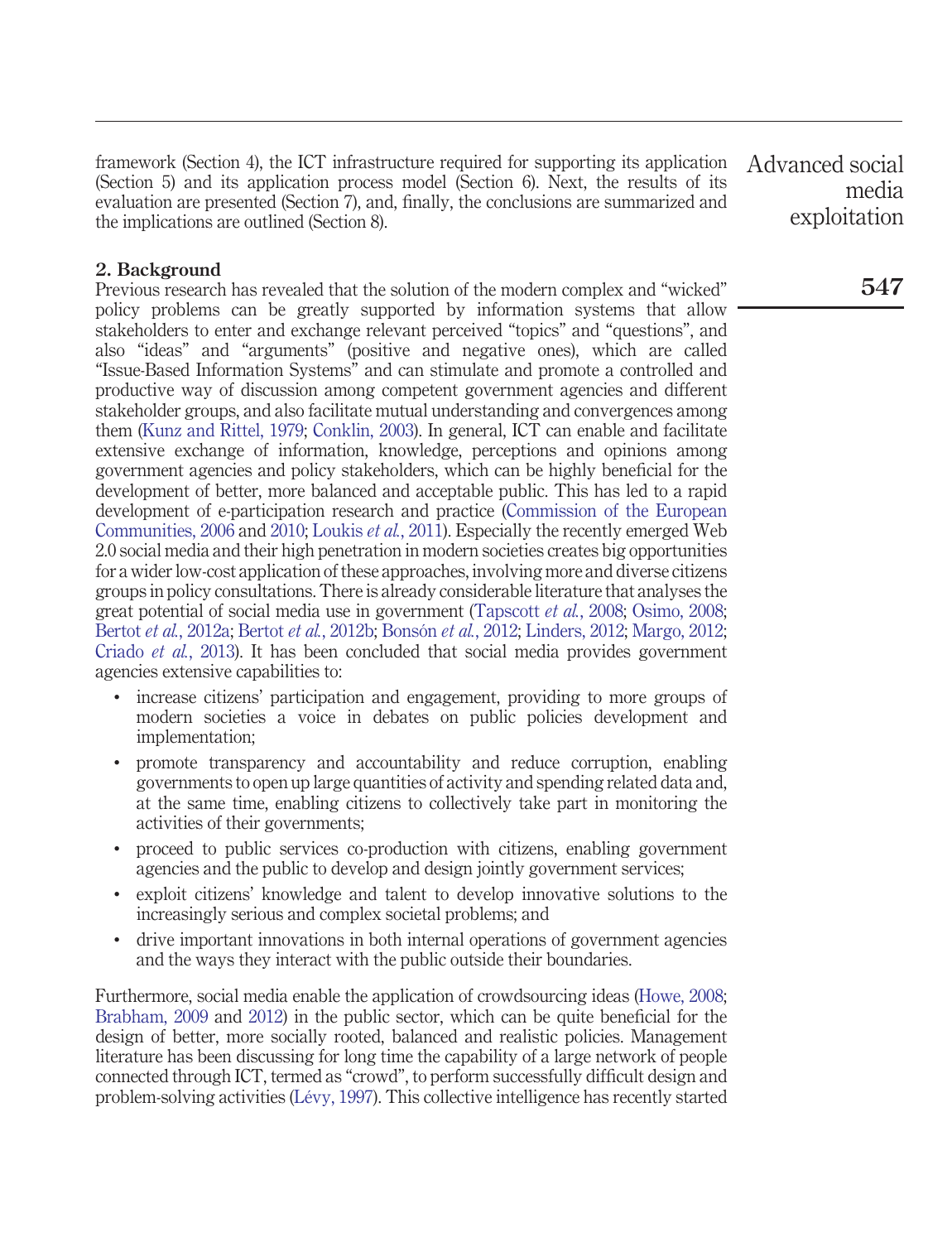being exploited systematically, mainly by private sector firms. This practice is referred to as "crowd-sourcing", defined as: TG 8,4

**548**

[...] the act of a company or institution taking a function once performed by employees and outsourcing it to an undefined (and generally large) network of people in the form of an open call.

There is already considerable literature on crowdsourcing in the private sector, which initially focused on the analysis of success stories, and later on the identification of patterns and trends in this area. A typical example of the later is the work of [Hetmank](#page-20-13) [\(2013\),](#page-20-13) who, based on a review of crowdsourcing literature, identified a basic process model of it, which includes ten activities: define task, set time period, state reward, recruit participants, assign tasks, accept crowd contributions, combine submissions, evaluate submissions, select solution and finally grant rewards. Also, he identified a basic pattern in the structure of crowdsourcing IS, which includes four main components performing:

- (1) user management (providing capabilities for user registration, user evaluation, user group formation and coordination);
- (2) task management (providing capabilities for task design and assignment);
- (3) contribution management (providing capabilities for contributions evaluation and selection); and
- (4) workflow management (providing capabilities for defining and managing workflows), respectively.

However, there is much less literature concerning the application of crowdsourcing ideas in the public sector. [Linders \(2012\)](#page-20-9) proposed a typology of social media-based government"citizens co-production" initiatives, aiming to support the future systematic analysis of them. It includes three main categories of such initiatives:

- (1) "citizen sourcing" (having a citizens-to-government (C2G) orientation: citizens assist government to become more responsive and effective);
- (2) "government as a platform" (having a government-to-citizens (G2C) orientation: government provides to citizens extensive information and knowledge to assist them to improve their well-being and productivity); and
- (3) "do it yourself government" (having a citizen to citizen orientation: government provides to citizens support to "self-organize" and provide some simple kinds of public services themselves to other citizens).

[Mergel and Desouza \(2013\)](#page-20-14) analyze the experience gained from the Challenge.gov, a crowdsourcing – open innovation initiative of the US government, which adopts a crowdsourcing approach similar to the abovementioned private sector one. In particular, it includes the organization of contests, aiming to engage individual citizens, or teams of citizens, in solving particular problems of government agencies; independent judges' committees evaluate the submitted solutions, and the best is awarded a predefined prize.

Furthermore, it should be noted that government agencies initially adopted simpler practices of social media use, which included operating manually accounts in some social media, posting relevant content to them (e.g. concerning current and future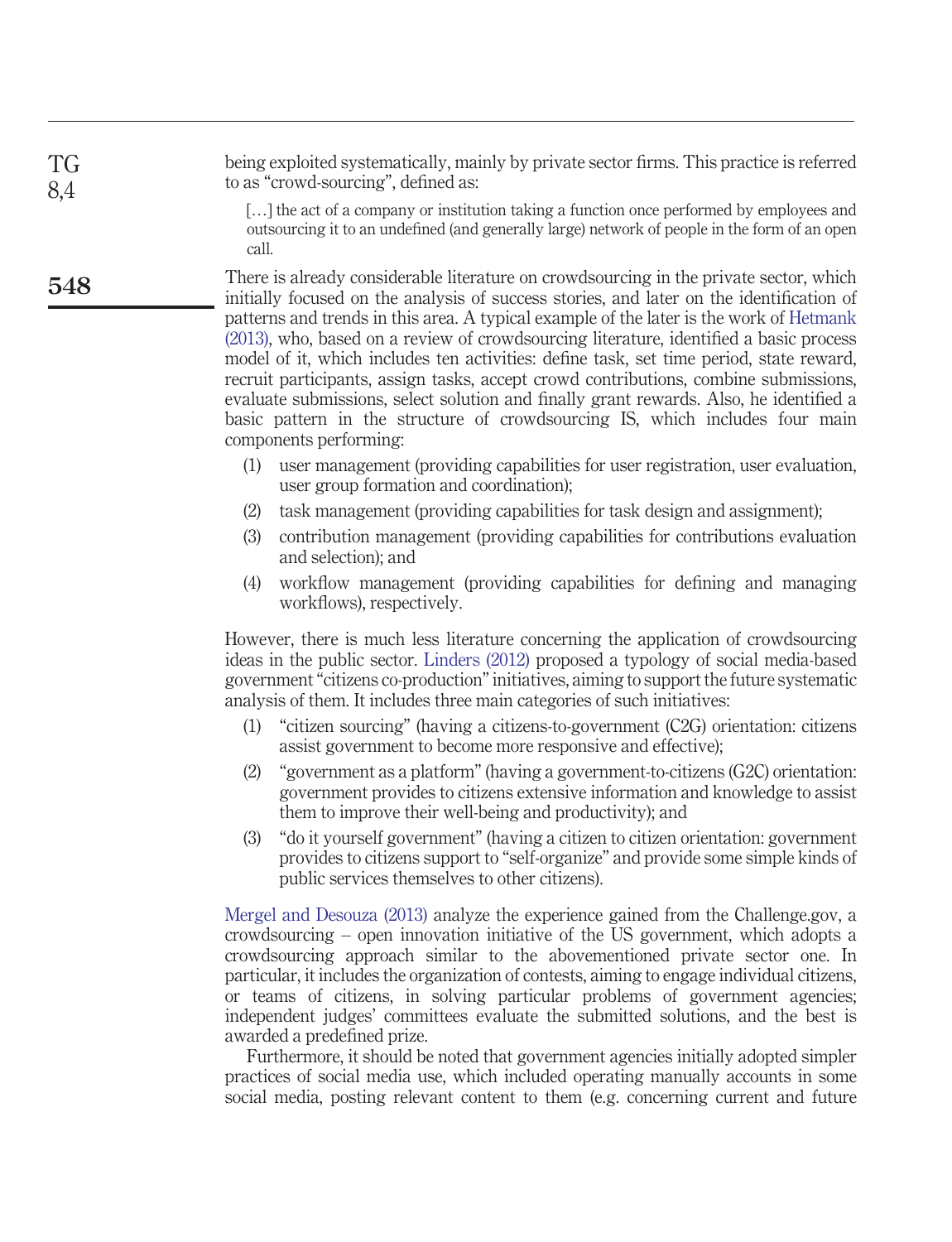policies and activities) manually and then reading citizens' interactions with it to draw conclusions from them. Gradually, there is some research on and experimentation with more advanced and sophisticated forms of social media use in government, which exploit the extensive capabilities provided by the APIs of social media platforms; most of them aim at the automated retrieval and analysis of content from various "external" Web 2.0 sources to identify citizen's needs, problems and opinions [\(Kokkinakos](#page-20-15) *et al.*, [2012\)](#page-20-15).

It is widely recognized [\(Chun and Luna Reyes, 2012;](#page-19-2) [Criado](#page-20-5) *et al.*, 2013) that for the exploitation of the above great potential of social media in government, further research is required for the development of specific methods and practices of effective of social media utilization in government, and the investigation of their impact and value, and also the challenges they pose and their limitations. The research presented in this paper makes a contribution in this direction, developing a framework for advanced exploitation of social media by government agencies, based on the automated operation of multiple accounts in various social media for conducting crowdsourcing, and also evaluating it, revealing both the value it generates and, at the same time, its weaknesses and limitations.

### **3. Research methodology**

The development of the framework was performed through cooperation with public-sector employees experienced in public policy-making, using both qualitative and quantitative techniques: semi-structured focus group discussions, scenarios development and questionnaire surveys. In particular, the methodology we adopted for the development of the framework consisted of the following four stages:

- (1) Initially, three semi-structured focus group discussions were conducted in the three government agencies participating in the PADGETS project as user partners [Center for eGovernance Development (Slovenia), ICT Observatory (Greece) and Piedmont Regional Government (Italy)], which aimed at obtaining an understanding of their policy-making processes, the degree and form of public participation in them and also their needs for and interest in ICT support of the latter. They were all based on the questionnaire shown in [Appendix 1.](#page-21-1)
- (2) The same questionnaire was filled in and returned to us through e-mail by another four government agencies [City of Regensburg (Germany), World Heritage Coordination (Germany), North Lincolnshire Council (UK), IT Inkubator Ostbayern GmbH (Germany)], which have some form of close cooperation with the above three user partners of PADGETS project. This allowed us to obtain the above information from a wider group of government agencies, and cover a variety of government levels (national, regional and local).
- (3) Three scenarios were developed in cooperation with the above three user partners of PADGETS project concerning the combined use of several social media in a highly automated and efficient manner for consultation with citizens on the following public policy subjects aiming at "crowdsourcing" (selected based on the interests and priorities of user partners at that time):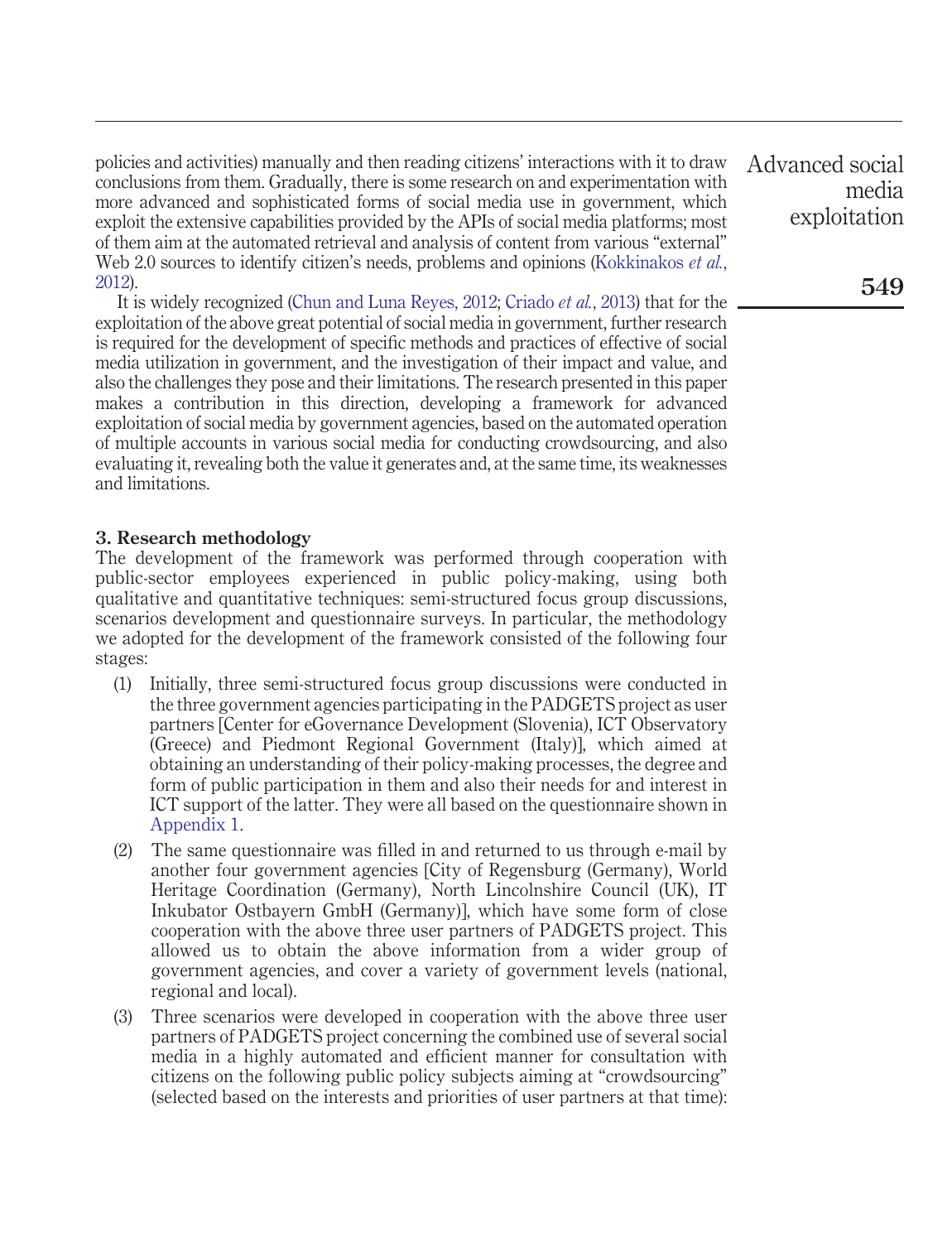- "Legal and illegal immigration and integration of third-country nationals" (in cooperation with the Center for eGovernance Development – Slovenia);
	- "Introduction of citizen electronic identity card" (in cooperation with ICT Observatory –s Greece);
	- "Large-scale implementation of tele-medicine in Piedmont region" (in cooperation with Piedmont Regional Government – Italy); and
	- each of these scenarios described which social media should be used and how, what content should be posted to them, and also how various types of citizens' interactions with it (e.g. views, likes, comments, retweets, etc.) should be monitored and exploited, and what analytics would be useful to be computed from them.
	- (4) Finally, a survey was conducted, using a shorter online questionnaire concerning the required functionality from an ICT tool supporting the use of social media for public policy-related consultations over social media, which is shown in [Appendix 2.](#page-21-1) It was distributed by personnel of the three user partners involved in the PADGETS project to colleagues from the same or other government agencies, who have working experience in public policy-making, and, finally, filled in by 60 persons.

Based on the responses of the participants in Stages I and II, the responses in the survey of Stage IV, and the scenarios from Stage III, initially our framework for advanced exploitation of multiple social media in government was formulated (described in the following Section 4), and then a supporting ICT infrastructure and an application process model for it were developed (described next in Sections 5 and 6, respectively).

For the evaluation of the proposed framework, ten pilot applications of it were conducted. They concerned social media consultations on the following subjects (selected based on the interests and priorities of user partners at that time, and the recommendations of European Commission partially financing the project):

- (1) "Media freedom".
- (2) "Corruption".

TG 8,4

- (3) "Cooperative institutes' contribution to poverty reduction, employment generation and social integration".
- (4) "Tax evasion and fraud".
- (5) "European year of citizens and citizenship".
- (6) "Employment, enterpreneurship and freedom of speech for European youth". [the above six pilot applications were organized and conducted by the Center for eGovernance Development, Slovenia, in cooperation with Slovenian Members of the European Parliament (MEP)]:
- (7) "Under-representation of women executives in the higher management of enterprises";
- (8) "Financial crisis in the Southern European countries".
- (9) "Exploitation of wind energy". (these three pilot consultations were organized and conducted by the University of the Aegean, as the Greek ICT observatory had been abolished at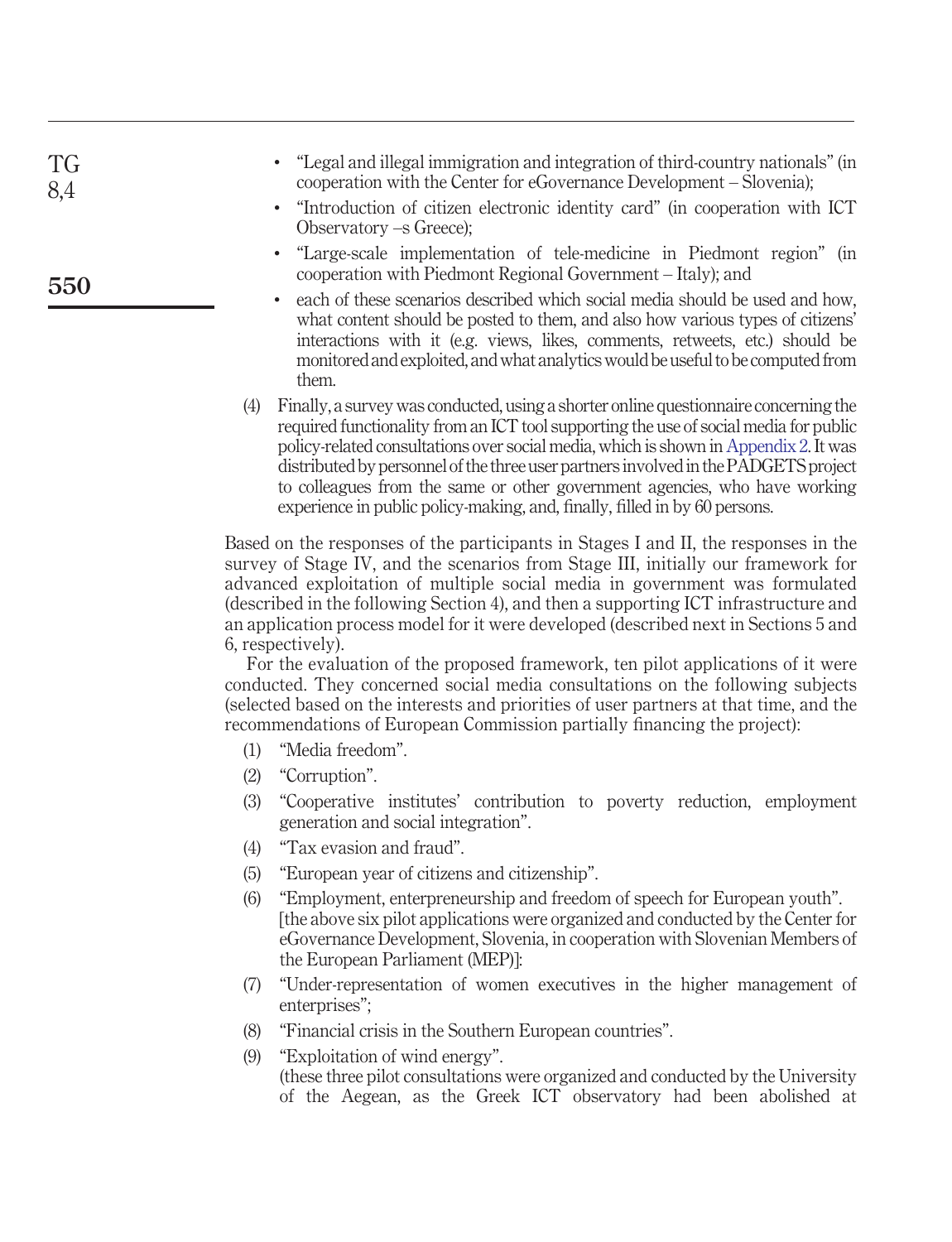|                    |  |  |  |  |  |  | that time as part of the Greek government austerity program, in cooperation Advanced social |       |
|--------------------|--|--|--|--|--|--|---------------------------------------------------------------------------------------------|-------|
| with a Greek MEP), |  |  |  |  |  |  |                                                                                             | media |
|                    |  |  |  |  |  |  |                                                                                             |       |

(10) "Large-scale implementation of tele-medicine in Piedmont region". (this pilot consultation was organized and conducted by Torino Polytechnico in cooperation with Piedmont Regional Government).

After the end of these pilot applications, semi-structured focus group discussions were conducted for evaluating them, in which participated the involved personnel of users partners and MEP assistants. They were based on the evaluation questionnaire shown in [Appendix 3,](#page-21-1) which is based on previous research on "wicked" policy problems and "issue-based information systems" [\(Kunz and Rittel, 1979;](#page-20-6) [Conklin, 2003\)](#page-20-7) outlined in Section 2. It aims to assess to what extent the proposed framework is useful for conducting policy-related social media consultations in a short time and at a low cost, and for reaching wide audiences; also, to what extent it is useful to identify for a particular domain of government activity or public policy what are the particular problems/issues, possible solutions to them and relevant advantages – positive arguments and disadvantages – negative arguments; and finally, to what extent it allows identifying stakeholders groups with different views and concerns and facilitates convergence (at least to some extent) among them. All focus group discussions were tape-recorded, transcribed and then coded manually, using an open-coding approach [\(Maylor and Blackmon, 2005\)](#page-20-16).

Our research methodology is illustrated in [Figure 1.](#page-6-0)



<span id="page-6-0"></span>**Figure 1.** Research methodology

**551**

exploitation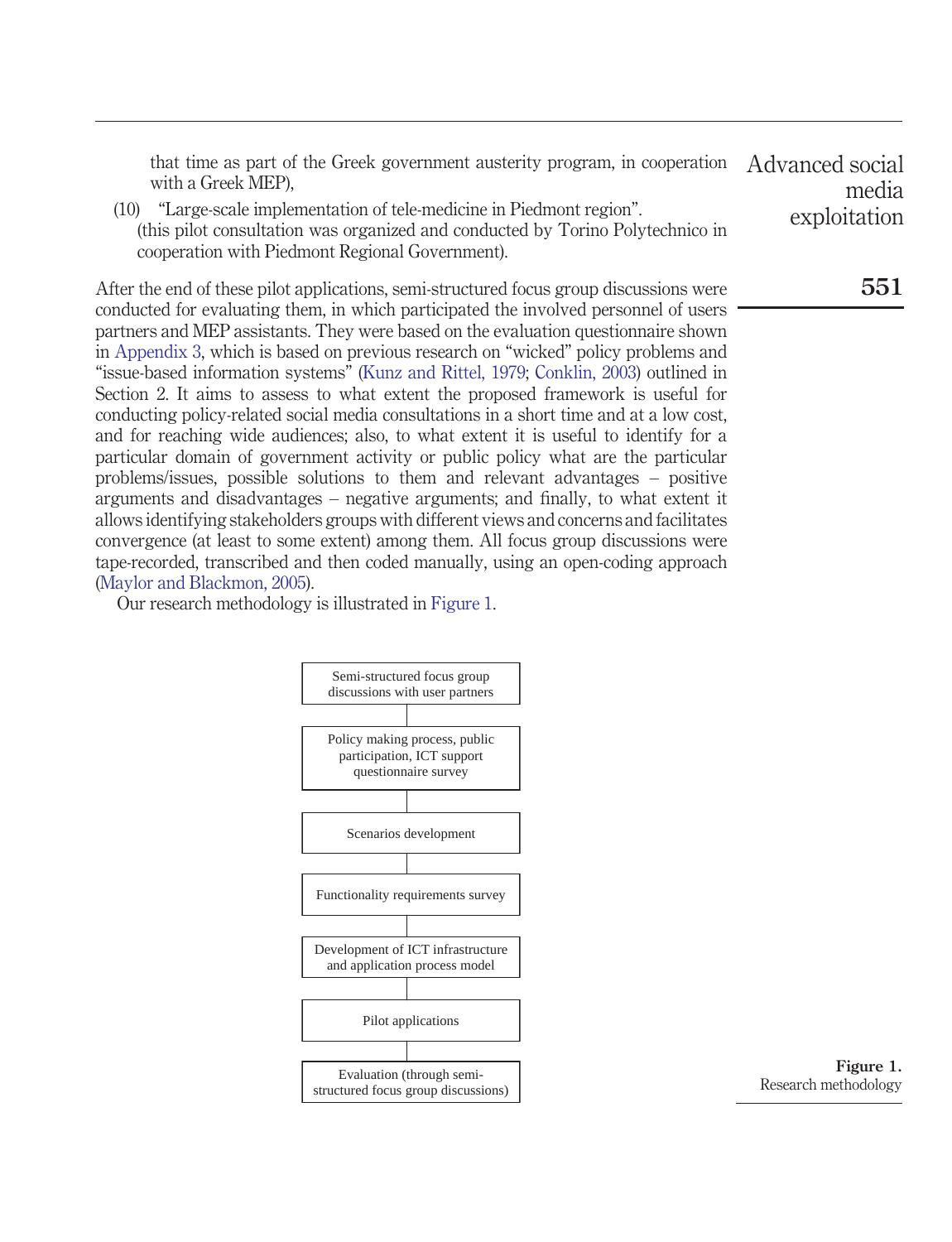| TG<br>8,4 | 4. Framework description<br>The main characteristics of the proposed framework for social media exploitation by<br>government agencies are:                            |
|-----------|------------------------------------------------------------------------------------------------------------------------------------------------------------------------|
|           | • simultaneous utilization of multiple social media, with each of them attracting<br>different citizens' groups, so that wide and diverse audiences can be reached and |

- in a centrally controlled and highly automated manner, based on a central ICT platform, and exploiting the application programming interfaces (APIs) of the utilized social media to have high levels of efficiency and effectiveness;
- publishing public policy-related content in multiple accounts of a government agency in these social media, and continuously monitoring citizens' interactions with this content, so that new appropriate interventions can be made in time (i.e. through publishing new relevant content in some of the above social media) if necessary; and
- finally, making highly sophisticated processing of the above citizens' interactions to maximize conclusions' drawing, knowledge extraction from them and crowdsourcing, in general, and, finally, policy-makers' support.

Our framework is illustrated in [Figure 2.](#page-7-0)

engaged;

We can see that it is based on the centralized automated publishing of content to multiple government agency's – or policy-maker's – accounts in several Web 2.0 social



<span id="page-7-0"></span>**Figure 2.** A framework for social media exploitation by government agencies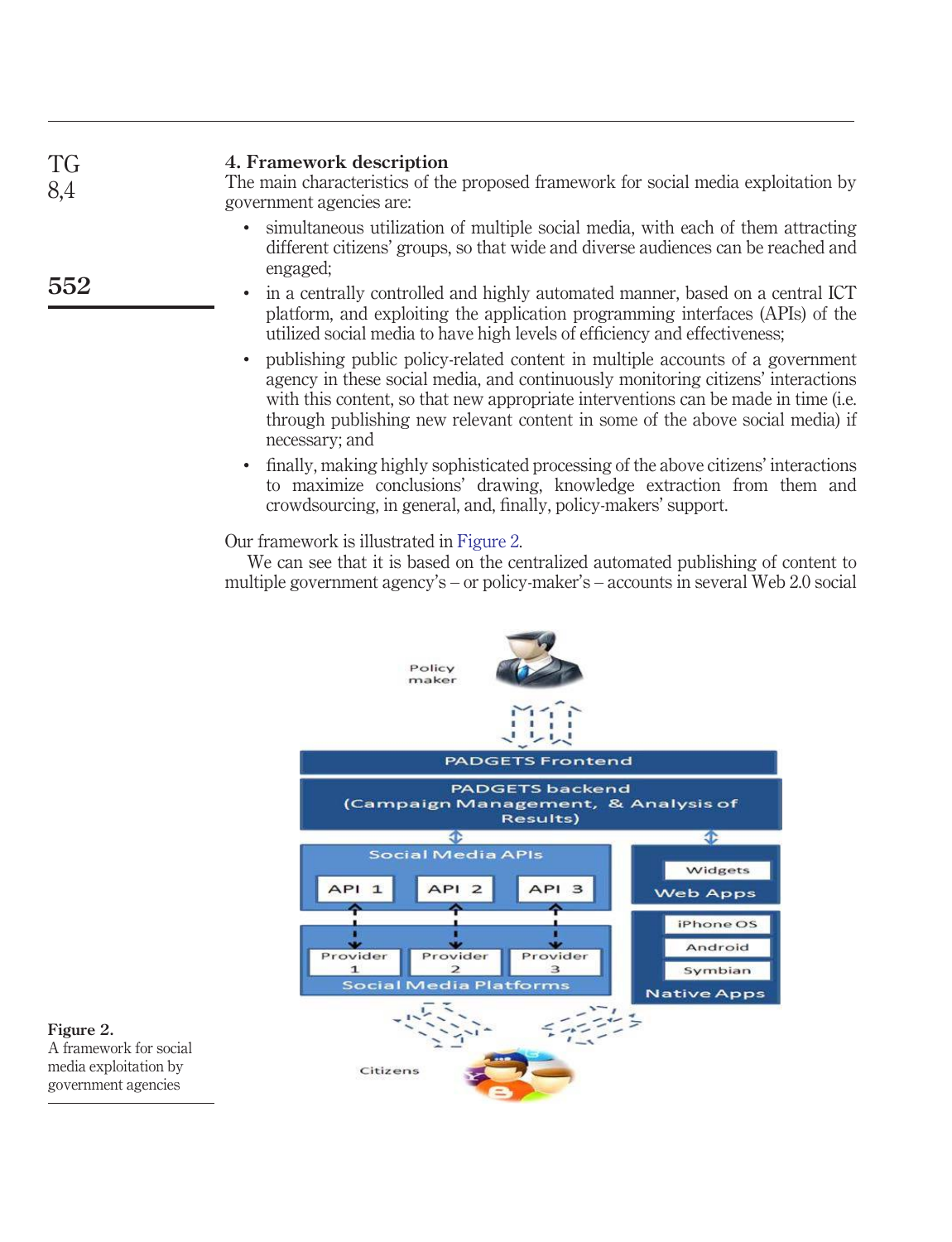media (e.g. Facebook, Twitter, YouTube, Picasa, Blogger), and then collecting and monitoring various types of citizens' interactions with this content (e.g. views, likes, ratings, comments and retweets), all through a central ICT platform, using the API of these social media. In particular, a government policy maker, through a web-based dashboard or a mobile phone application, initiates a campaign concerning a specific topic or policy in multiple social media. For this purpose, he/she creates relevant multimedia content (e.g. short and longer topic description, images, video, etc.), which will then be automatically published in the corresponding social media (e.g. in the Twitter the short topic description, in Blogger the longer one, in YouTube the video, in Picasa the images, etc.). The citizens will view this content, and also interact with it (in all the ways that each social media platform allows), either through these social media, or through a mobile phone application. Then, these interactions will be automatically retrieved and shown continuously to the policy-maker through the above Web-based dashboard or mobile phone application. Finally, after the end of the campaign, sophisticated processing of all citizens' interactions with the above content will be performed in this central ICT platform, using a variety of techniques (e.g. calculation of web analytics, opinion mining) to provide useful analytics and knowledge extraction that support government decision and policy-making.

For examining the technological feasibility of this framework, the APIs of the most popular social media (Facebook, Twitter, YouTube, LinkedIn, Blogger, Picasa, Delicious, Flickr, Digg and Ustream) have been analyzed [\(Charalabidis](#page-19-8) *et al.*, 2010; [Charalabidis and Loukis, 2011\)](#page-19-9). In particular, for each of them, we examined the following:

- Available APIs and types of provided capabilities.
- Capabilities for pushing content through their API (e.g. posts, photos, videos, rating, voting, etc.).
- Capabilities for retrieving content through their API (e.g. comments on posts, photos, videos, approved requests, etc.).

From this analysis, it has been concluded that all these social media have a strategy of providing extensive API to attract third parties to develop applications. They provide rich functionality through their APIs for posting and retrieving content, exposing methods that provide third-party developers with an extensive and continuously growing set of capabilities. Therefore, it can be concluded that the proposed framework is technologically feasible. However, most of these API are not stable, and change frequently, so big effort and cost will be required for the maintenance of the above central ICT platform to keep it operational.

The practical application of the above framework will lead to a collection of large amounts of content generated by citizens in various Web 2.0 social media concerning the particular topic or policy under discussion, so it will be of critical importance to develop highly sophisticated methods of processing it to support conclusions' drawing, knowledge extraction and crowdsourcing, in general, offering substantial support to government policy-makers. This necessitates the development of appropriate decision support systems (DSS) that can increase the quality of the government policy making process (Shim *et al.*[, 2002;](#page-21-2) [Schwaninger](#page-21-3) *et al.*[, 2008\)](#page-21-3). Because a large part of this citizens-generated content to be collected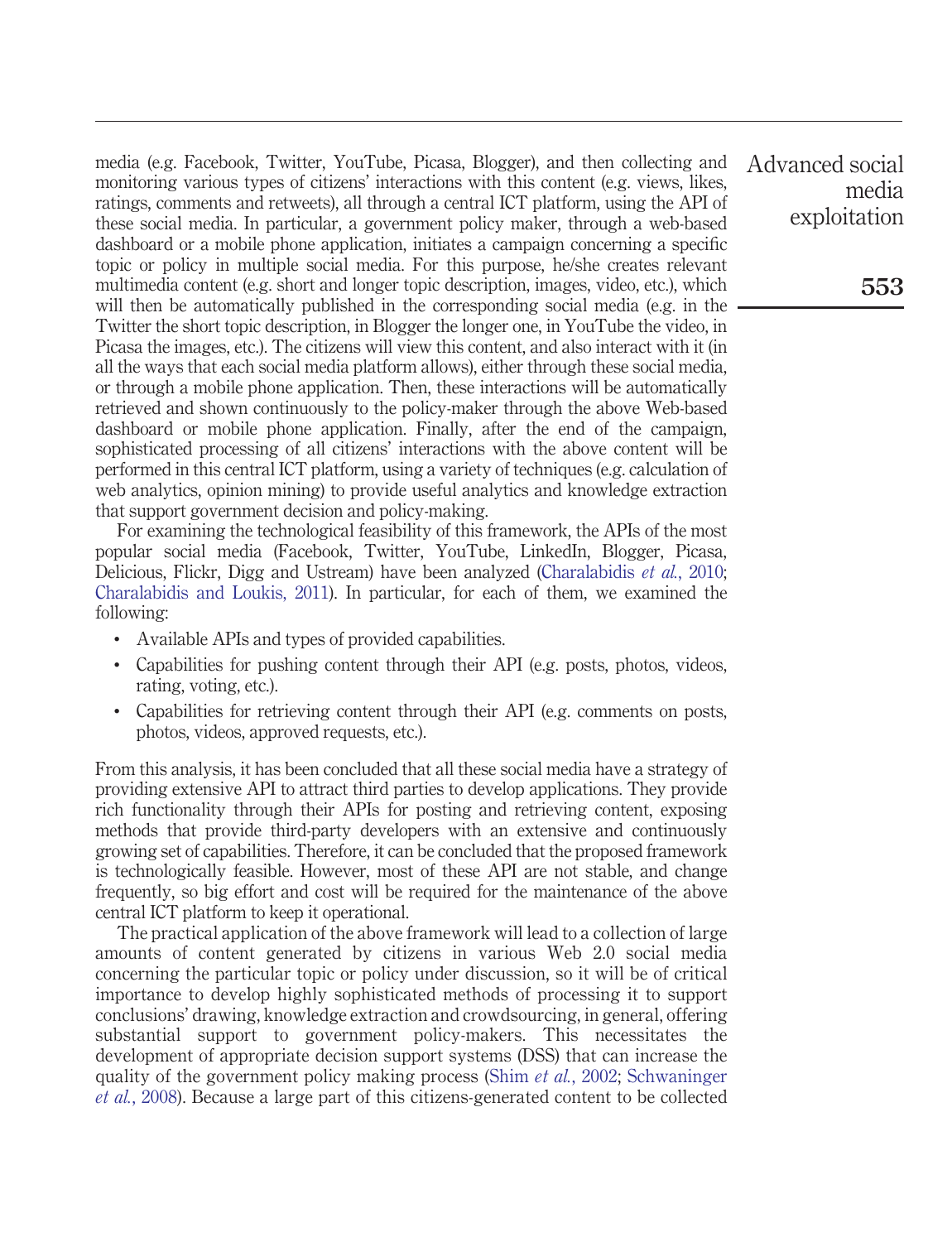from social media will be in textual form, opinion mining, defined as the advanced processing of text to extract sentiments, feelings, opinions and emotions [\(Maragoudakis](#page-20-17) *et al.*, 2011), will be a critical technology for our DSS. The development and use of opinion mining first started in the private sector, as firms wanted to analyze comments and reviews about their products, which had been entered by their customers in various Web sites to draw conclusions as to whether customers like the specific products or not (through sentiment analysis), the particular features of the products that have been commented (through issues extraction) and the orientations (positive, negative or neutral) of these comments (through sentiment analysis). These ideas can be applied in the public sector as well, as citizens created content in the Web is a valuable source of information that can be quite useful for government decision- and policy-making; it is important to identify the main issues posed by citizens (through issues extraction) on a particular topic or policy-making we are dealing with, and also the corresponding sentiments or feelings (positive, neutral or negative – through sentiment analysis).

#### **5. ICT infrastructure**

TG 8,4

**554**

An ICT platform has been developed for supporting the practical application of the above framework, providing all required functionalities to the two main types of users of it: government policy-makers and citizens. In particular, a "policy makers' dashboard" [accessible through a Web-based or a mobile interface (Android mobile application)] enables policy-makers:

- (1) to create a multiple social media campaign by defining its topic, the starting and ending date/time, the social media accounts of the policy-maker to be used and the relevant messages and multimedia content to be posted to them;
- (2) to monitor continuously citizens' comments on the messages; in [Figure 3,](#page-10-0) we can see this part of the Web-based policy-makers' interface, which is structured in three columns:
	- in the first column, the active campaigns are shown, by selecting one of them;
	- in the second column are shown the corresponding messages posted by the policy-maker (the initial, and the subsequent ones) and, finally, by selecting one of these messages; and
	- in the third column are shown citizens' comments on it (textual feedback stream).
- (3) after the end of the campaign, to view (in graphics and visualizations form) a set of analytics and opinion mining results, which are produced by the decision support component of the platform (described later in this section) for the whole campaign.

The citizens can see the content of each campaign, and also other citizens' interactions with it (e.g. textual comments), either through the interfaces of the corresponding social media, or through a mobile interface (Android mobile application), or a widget, which enables citizens to view active campaigns and by selecting one of them to view all policy-maker and citizens' comments on it or add a new comment.

The technological architecture of this ICT platform is shown in [Figure 4.](#page-11-0) We can see that it consists of two main areas: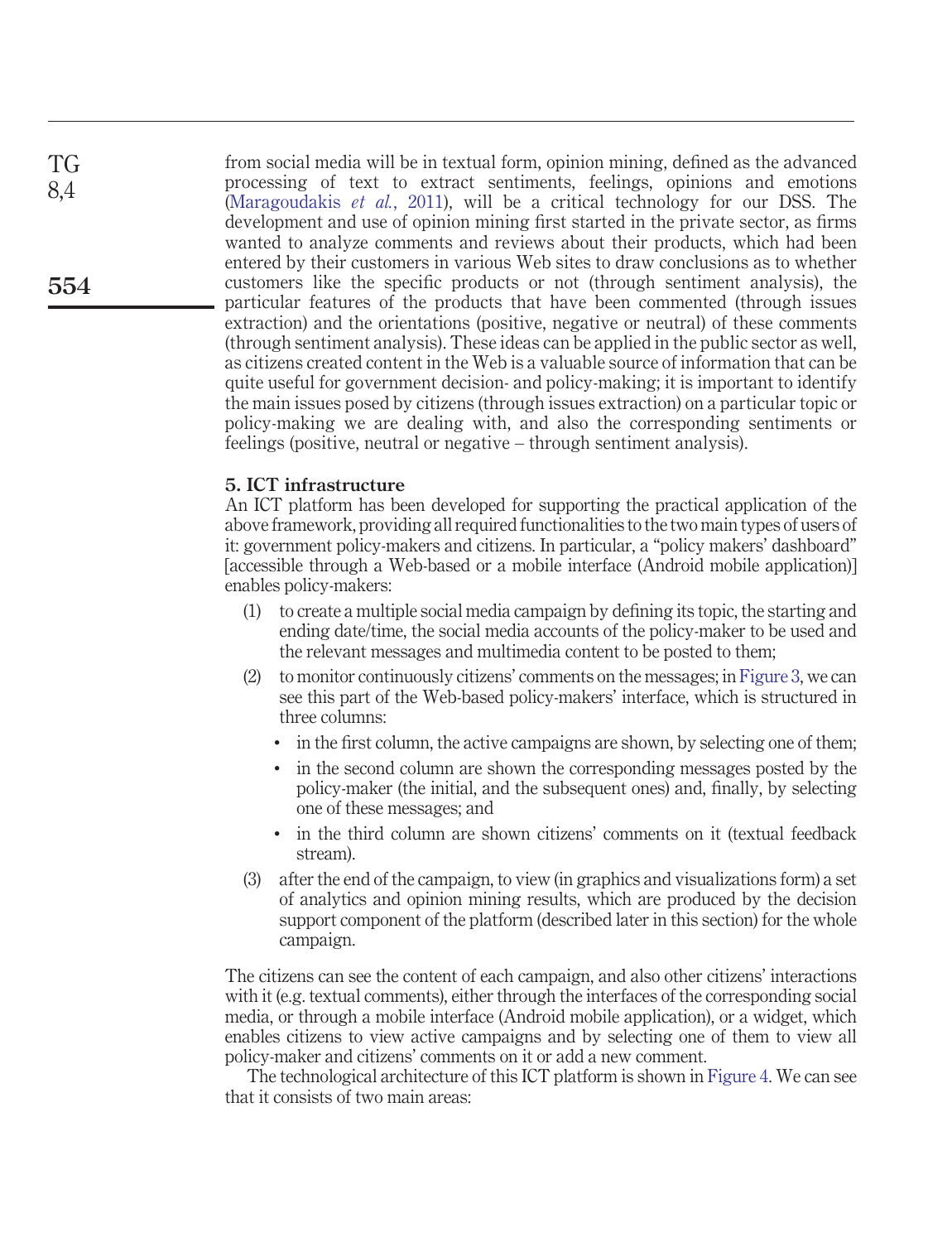| PADGETS DASHBOARD<br>Ø                                                  | Help                                       | This is the Padgets Helper. You<br>can skip the introduction if you<br>are already familiar with<br>I'm ready! Close the Helper.<br>Padgets Helper<br>Padgets.                                                |                                                                                                                                                                                    |                                                              |                                                                                                                                                    |
|-------------------------------------------------------------------------|--------------------------------------------|---------------------------------------------------------------------------------------------------------------------------------------------------------------------------------------------------------------|------------------------------------------------------------------------------------------------------------------------------------------------------------------------------------|--------------------------------------------------------------|----------------------------------------------------------------------------------------------------------------------------------------------------|
| Tools<br>z<br>Settings<br>Ò                                             |                                            | Here you can find the responses other users made on the<br>> Reply to a user by didding the arrow-button.<br>Response Column                                                                                  |                                                                                                                                                                                    |                                                              |                                                                                                                                                    |
| Reports<br>$\Box$<br>Scheduling<br>$\odot$<br>Campaign<br>$\mathscr{O}$ | All All Messages   Images   Survey   Video | This column displays the postings you made within the selected<br>campaign.<br>+ To add a new post click the loon above (after you added a<br>campaign).<br>> Select a post to show responses.<br>Post Column | We invite you to our campaign "The South in Talk". Visit our blog<br>Wed Jan 16 2013<br>http://thesouthintalk.blogspot.gr/ and join us later today for<br>debates, polls and more! | 导                                                            | Wed Jan 16 2013<br>RT @SergelStanishev: European Public Rating Agency "the<br>right step" for Credit Rating Agencies http://t.co/Z6cmrrlY<br>#CRAs |
| 244 New Messages<br>Hi EuProgress!<br>驆<br><b>Logout</b>                | Campaigns                                  | This column shows all your ongoing campaigns.<br>+ To add a new campaign click the icon above.<br>> Select an existing campaign to see the<br>postings you have made so tar.<br><b>Campaign Column</b>        | $\frac{1}{2}$<br>Title: Initial Campaign                                                                                                                                           | Start 2013-1-15 End: 2013-1-15<br>Hash-Tag: #InitialCampaign |                                                                                                                                                    |

Advanced social media exploitation

**555**

<span id="page-10-0"></span>**Figure 3.** Policy-makers' interface for viewing active campaigns, messages and citizens' feedback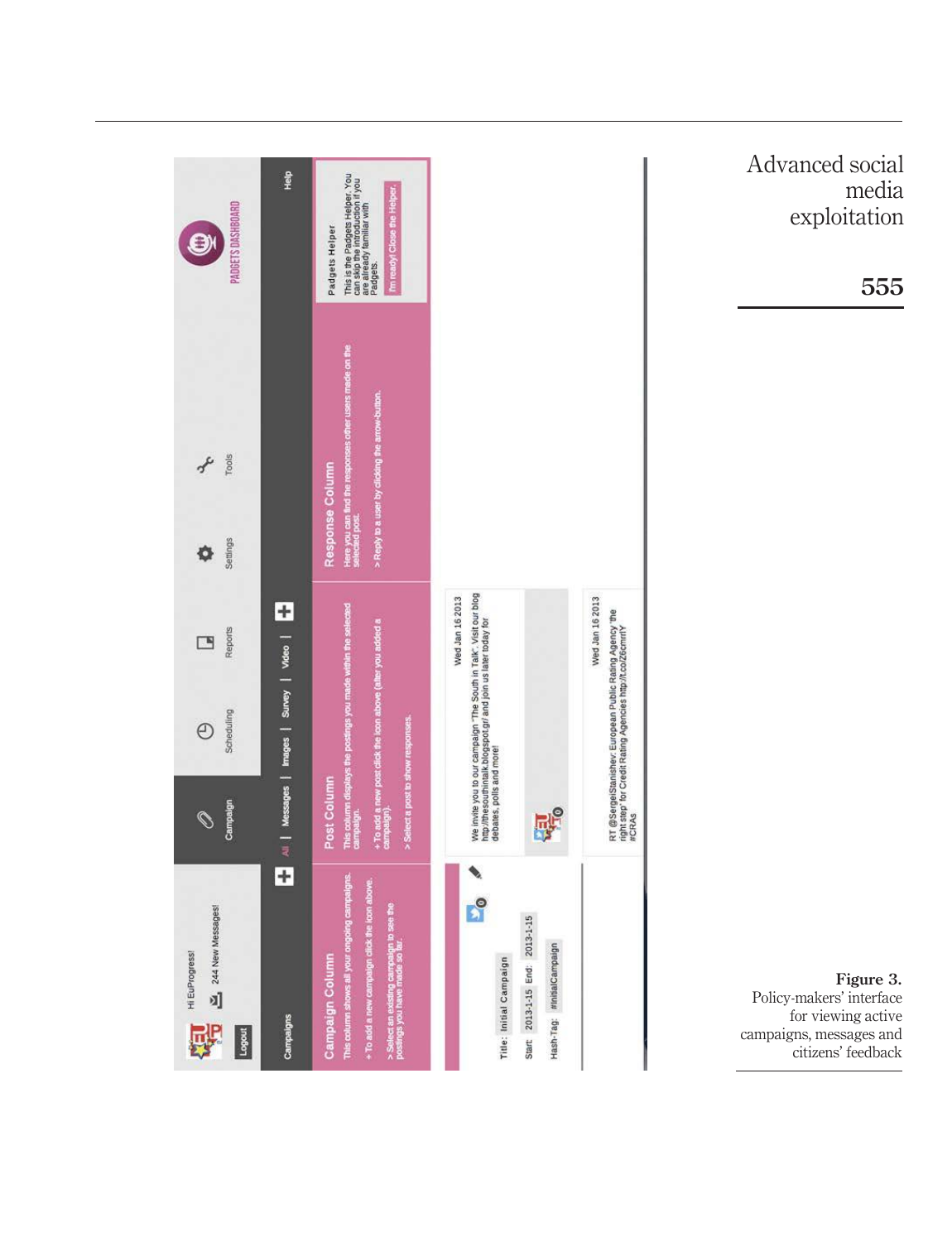

- <span id="page-11-0"></span>(1) The Front-end area, which provides the abovementioned Web interface to the policy-makers, and also the mobile application and widget alternative interfaces to policy-makers and citizens.
- (2) The Back-end area, which includes three components: the first of them performs publishing of various content types in multiple social media through the second component, consisting of connectors with the utilized social media. The third component performs aggregation/analysis of citizens interactions with the above-published content in these social media, retrieved through the second component; it consists of one sub-component that allows continuous monitoring of these citizens interactions (in the way shown in [Figure 3\)](#page-10-0), and several sub-components that provide analytics for policy-makers' decision support.

One of these sub-components collects and processes the "raw analytics" provided by the analytics engines of the utilized social media. From our analysis of the most popular social media platforms and the capabilities they offer, it has been concluded that there is a very rich variety of raw analytics that can be provided by them, which can be exploited for policy-makers' decision support. Another sub-component provides more advanced analytics, called "Padgets Analytics", which focuses on citizens' textual inputs (e.g. blog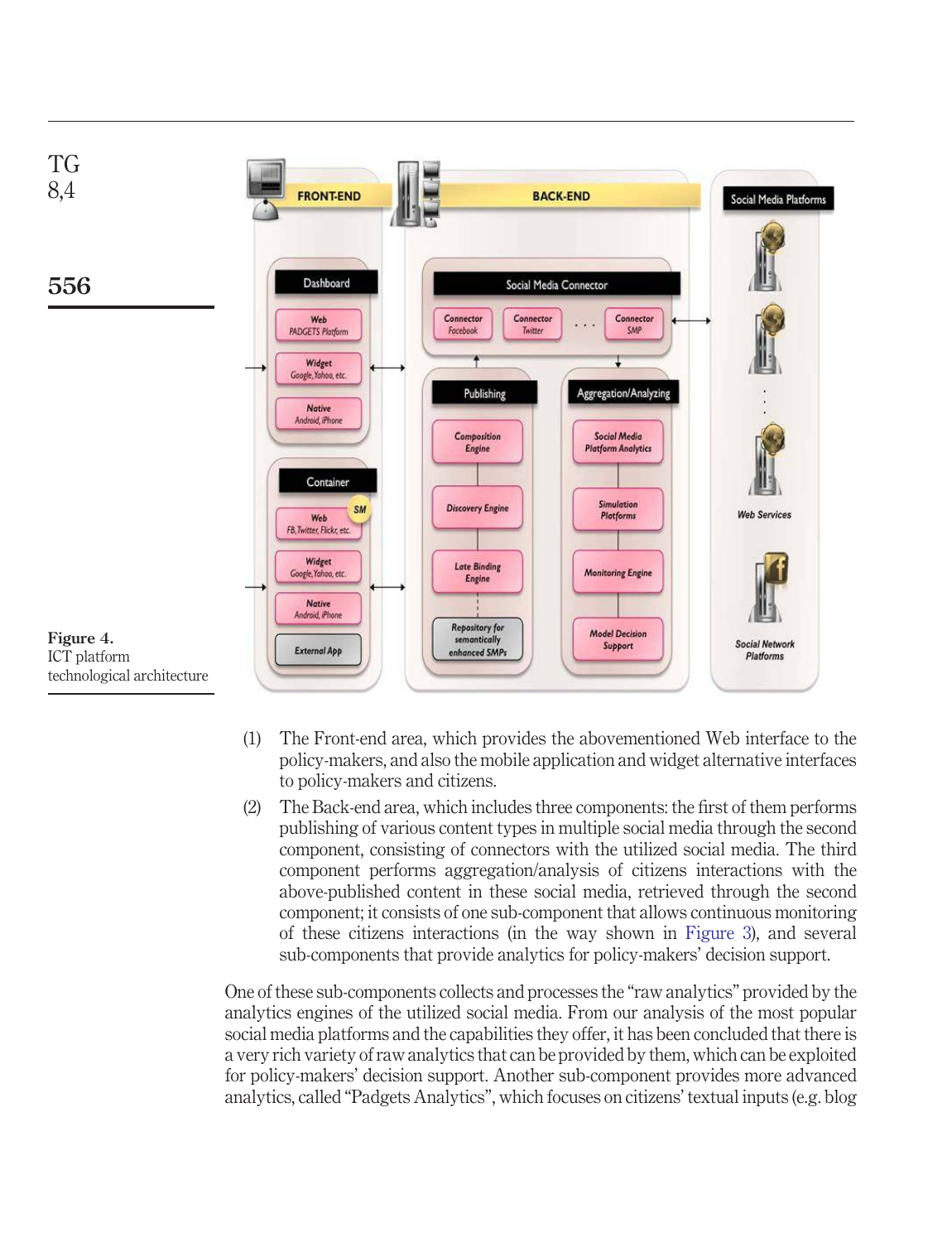postings, comments, opinions, etc.), processing them using opinion mining techniques [\(Maragoudakis](#page-20-17) *et al.*, 2011). In particular, it performs the following three types of tasks:

- (1) classification of an opinionated text (e.g. a blog post) as expressing a positive, negative or neutral opinion (this is referred to as document-level sentiment analysis);
- (2) classification of each sentence in a such a text, first as subjective or objective (i.e. determination of whether it expresses an opinion or not), and then for each subjective sentence (i.e. expressing an opinion) classification as positive, negative or neutral (this is known as sentence-level sentiment analysis); and
- (3) extraction of specific issues commented by the author of a text, and for identification of each issue's orientation as positive, negative or neutral (this is referred to as feature-level sentiment analysis).

Another sub-component performs simulation modeling, having mainly two objectives: estimation of the outcomes of various citizens' proposals on the public policies under discussion, and also forecasting the future levels of citizens' interest in and awareness of these policies. The simulation modeling takes as input various indicators produced by the other two aforementioned layers [\(Charalabidis](#page-19-10) *et al.*, 2011).

It should be noted that the above structure of the ICT platform required for the practical application of the proposed framework has some similarities with the typical structure of the crowdsourcing information systems (IS) described in Section 2 [which according to [Hetmank \(2013\)](#page-20-13) includes user, task, contribution and workflow management components], but also important differences as well. In particular, our ICT platform includes "task management" components (that enable setting-up a campaign and creating/adding multimedia content to it) and "contribution management" components (allowing processing citizens' interactions with the above content in the utilized social media). However, it does not include "user management" components (as the management of the citizens participating in our campaigns is performed through our social media accounts) and "workflow management" ones (as according to our requirements' analysis, based on the methodology described in Section 3, there is no need for defining different variants of our main application process model, presented in the following Section 4 – if such a need arises in the future, then workflow management functionality will be added). Furthermore, our platform provides much more sophisticated task management functionality (e.g. capabilities for creating campaigns with rich multimedia policy-related content for stimulating wide and lively social media consultations) and contributions management functionality (e.g. extensive capabilities for processing citizens' interactions with this content through analytics calculations, opinion mining and simulation modeling) than the typical crowdsourcing IS.

#### **6. Application process model**

Furthermore, for the proposed framework an application process model has been developed; it provides a model of the process to be followed by government agencies for the practical application of it, which includes a sequence of specific activities to be executed. The application of this framework is usually initiated by a government policy-maker (or his/her assistants), who has to decide about a new policy, or a modification of an existing one, and would like to have consultation with citizens to collect from them useful relevant knowledge, ideas and opinions (i.e. conduct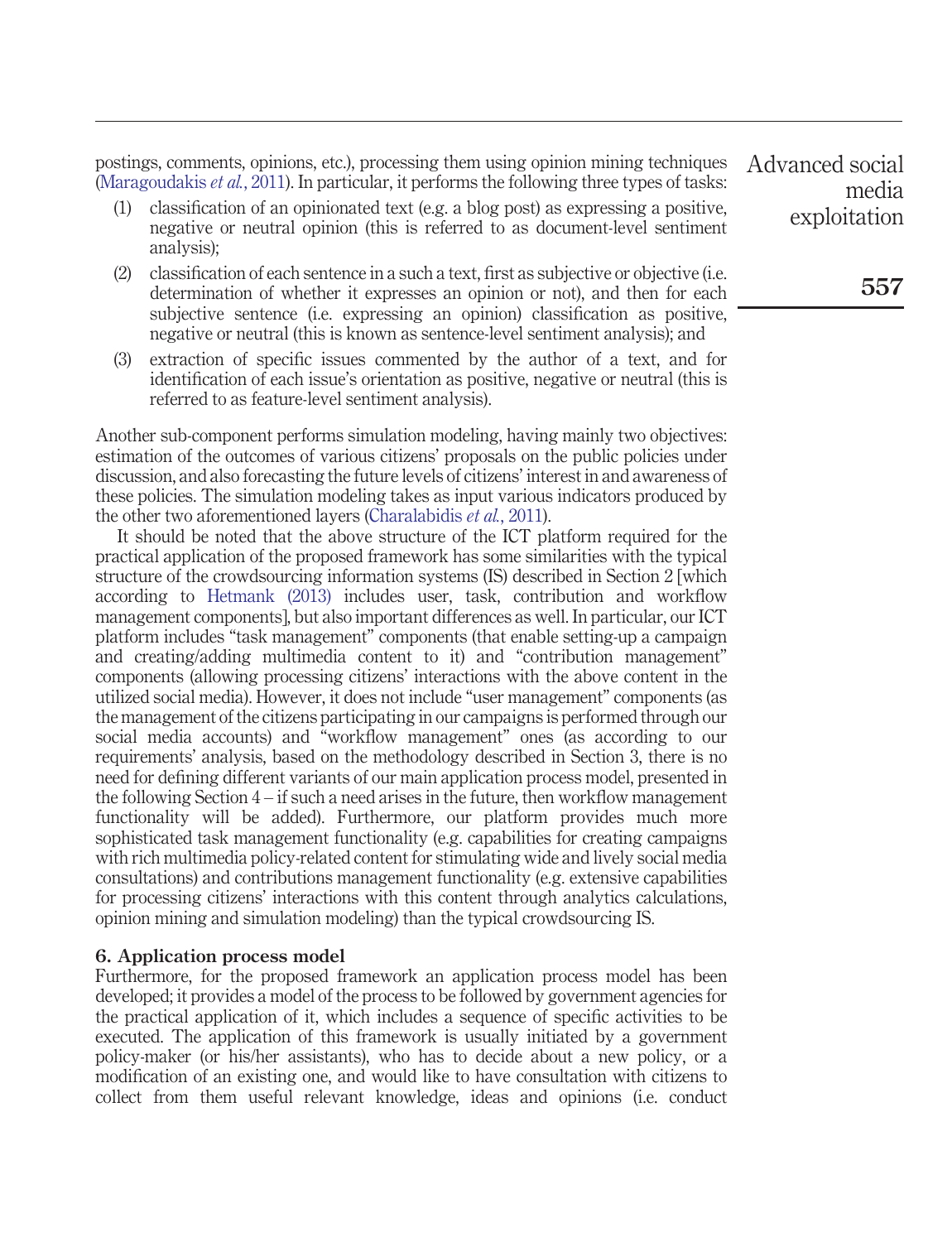| TG  | corwdsourcing). The process that needs to be followed consists of the following eight |
|-----|---------------------------------------------------------------------------------------|
| 8,4 | activities, which are shown in Figure 5.                                              |
|     | the policy-maker initially sets up a policy campaign, using the capabilities of the   |

- central ICT platform described in previous section, through a graphical user interface;
- (2) then he/she creates textual content for this campaign (both short and longer policy statements and adds various types of multimedia content to it (e.g. policy images, video, etc.);
- (3) and finally defines the multiple social media accounts to be used in this campaign;
- (4) as well as views a preview of the campaign in each of them;
- (5) the campaign is launched by publishing the above content (in each of these multiple social media will be automatically published the appropriate part of the above content, e.g. in the Twitter will be published the short policy statement, in Blogger the longer one, in YouTube the video, in Picasa the images, etc.);
- (6) citizens interact with the published content in various ways in these social media (in the ways each of them allows): access and see this content, rate it and make some comments on it, retransmit it in their networks, etc;
- (7) the above citizens' interactions are automatically retrieved from all the used social media in the central ICT platform, and are processed there using various



<span id="page-13-0"></span>**Figure 5.** A process model for the application of the proposed framework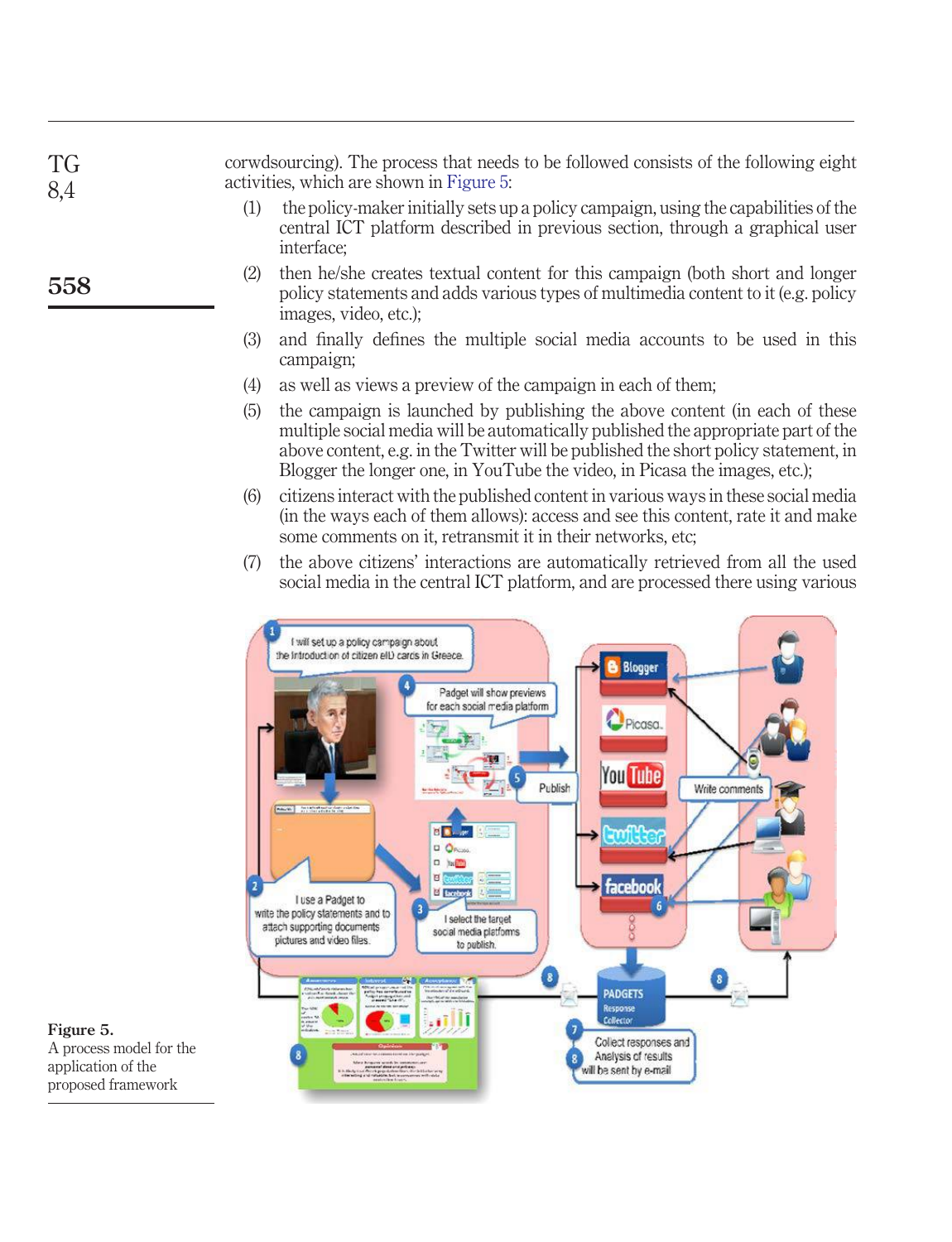advanced techniques (as described in section 5) to calculate useful analytics that provide assistance and support to the policy maker; and

(8) the results are sent immediately to the policy maker, by e-mail or SMS message.

This can be the end of the campaign, or it can lead to a second round of content publishing in these social media, so these activities from 1 to 8 will be repeated, etc.

The above process model we have developed for the application of the proposed framework has similarities with the typical crowdsourcing process model [according to [Hetmank \(2013\)\]](#page-20-13) described in Section 2, but also important differences as well. In particular, our application process model includes six out of the ten activities of this typical crowdsourcing process model (define task, set time period, assign tasks, accept crowd contributions, combine submissions and evaluate submissions); however, most of them in a quite different form. On the contrary, the former does not include the remaining four activities of the latter (state reward, recruit participants, select solution and, finally, grant rewards) due to inherent differences of the proposed framework from the typical crowdsourcing (e.g. lack of reward, participants management through our accounts in the utilized social media).

The above application process model has been further elaborated, leading to the development of a more detailed one, which is shown in [Figure 6.](#page-15-0)

#### **7. Evaluation results**

In all the evaluation focus group discussions there was a wide agreement among the participants that the proposed framework constitutes a time- and cost-efficient method for organizing wide policy consultations, which reach wide audiences, communicate policy-related multimedia messages to them, and stimulate and motivate them to think about public policies under formulation and express their relevant ideas, knowledge and opinions. It enables much wider reach and participation of more citizens (representatives of affected citizens' groups and individuals) in comparison with the traditional methods already used by government agencies for this purpose (such as physical events and meetings with representatives of the most important stakeholders), with lower effort and cost. It can be especially useful for involving younger target groups in policy debates, which seems difficult to be achieved currently with the traditional consultation methods.

The participants in these focus group discussions characterized our framework and the supporting ICT platform as valuable tools for identifying the main issues perceived by citizens with respect to a particular social problem or domain of government activity, and for collecting from citizens interesting ideas on possible solutions and directions of government activity for addressing them. These are, indeed, quite important for the design of better, more socially rooted, balanced and realistic policies. As underlined by one of the participating MEP Assistants, "the outcome of the campaign provided an identification of the issues that should be taken in consideration in the formation of solutions, as input coming from society".

However, some participants mentioned that their consultations generated mainly "high level information" (i.e. main issues and broad solution directions), but not the more detailed and in-depth information they would need concerning perceived issues, solutions, advantages and disadvantages. Therefore, it was suggested that to achieve this higher level of depth and detail, a series of such consultations might have to follow,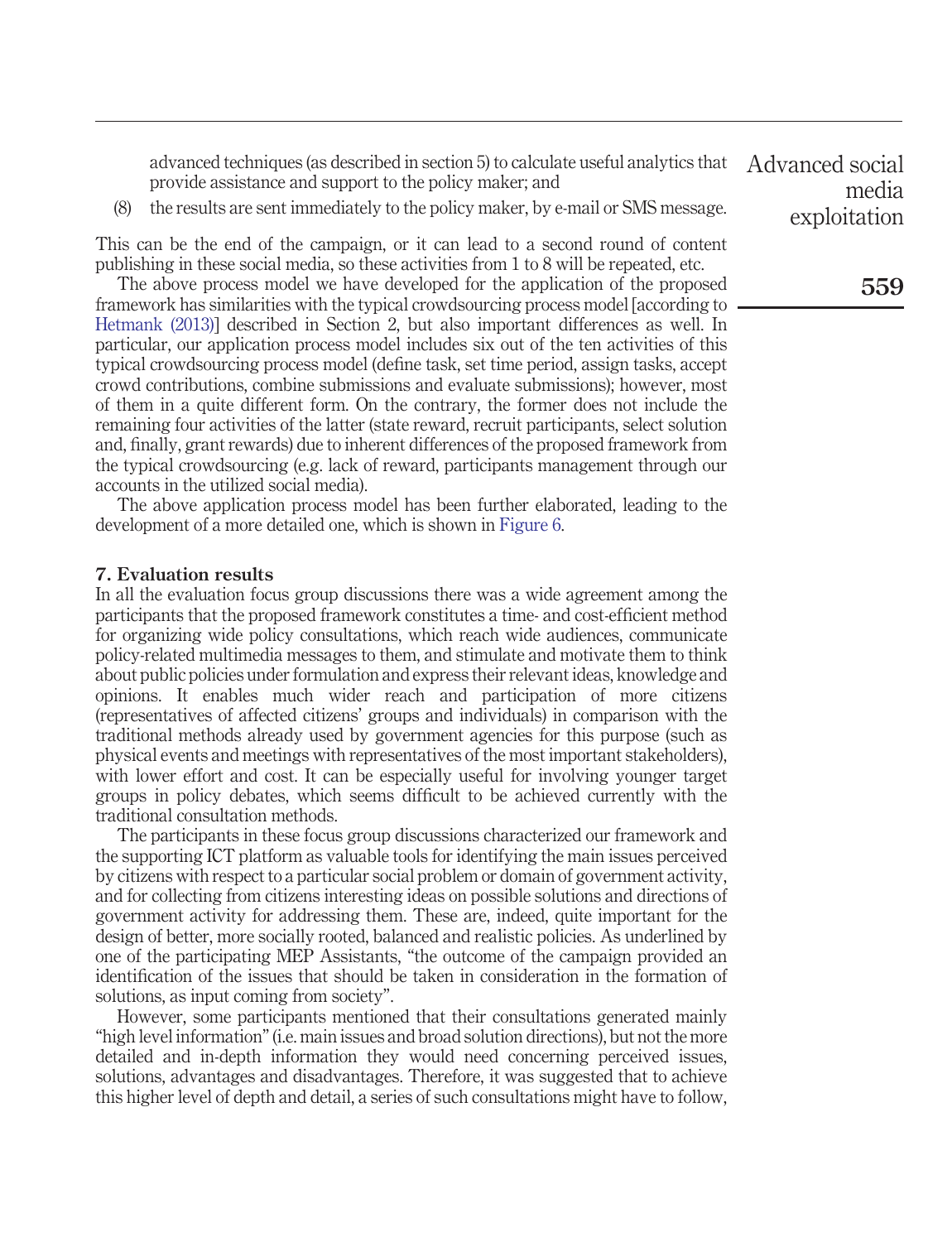

<span id="page-15-0"></span>probably more focused ones on particular sub-topics and/or participants' groups. In particular, it was recommended that a good practice would be to process the information collected from such a consultation, and then use it for organizing subsequent more focused consultations on specific sub-topics mentioned in the first consultation, and also on social actors with strong interest and extensive knowledge on the particular problem/ policy and experts.

Another weakness mentioned was that in many of these multiple social media consultations we did not have "balanced debates", with different and diverse views and perspectives being expressed, so we did not have the opportunity to identify stakeholder groups with different views, opinions and concerns and have dialog among them and finally convergences, which are quite important for the formulation of effective,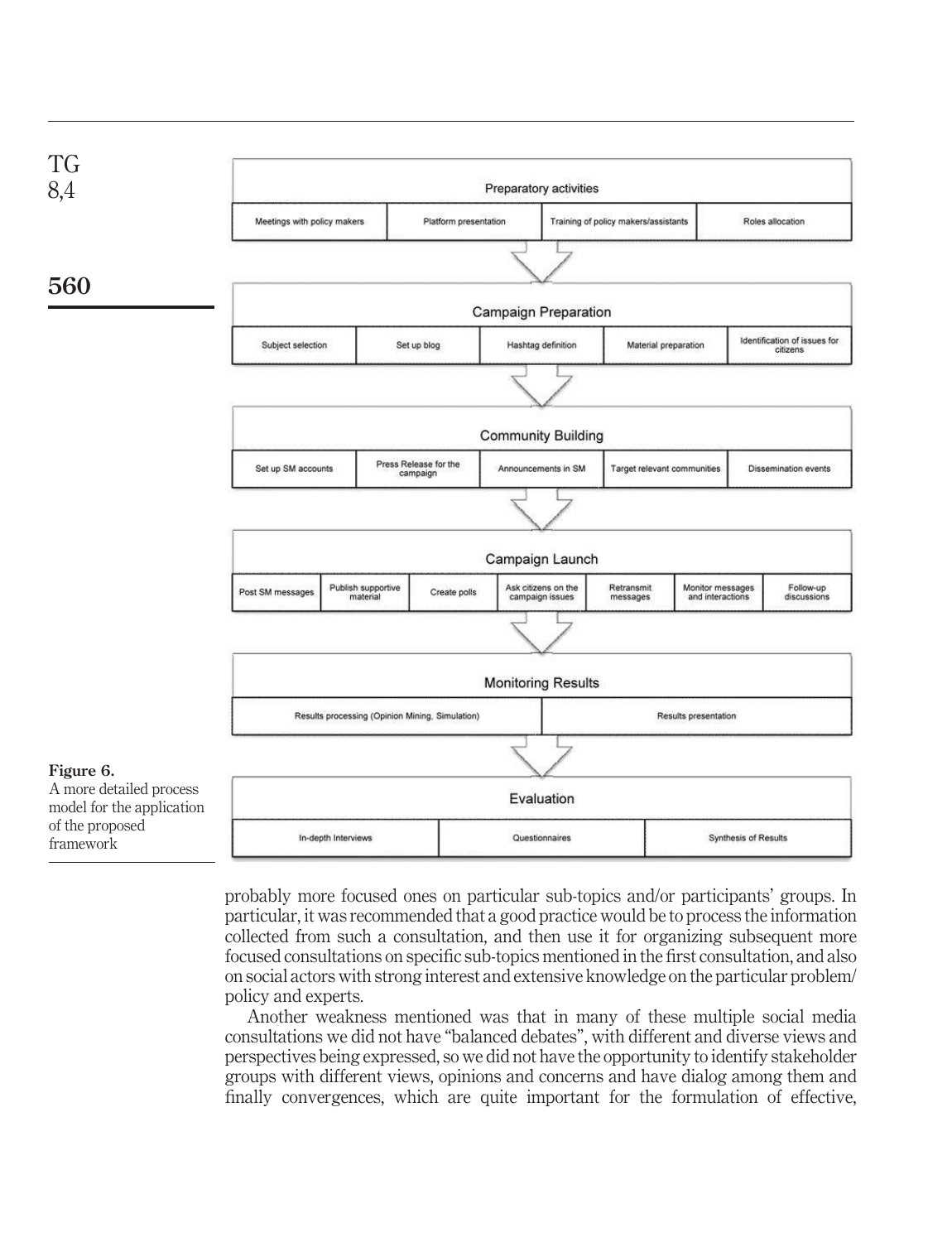balanced and acceptable public policies. On the contrary, in some other consultations (e.g. in the consultation on the exploitation of wind power, which was organized in cooperation with a MEP), we had more balanced and pluralistic debates, with higher diversity of views and opinions expressed, in which different opinion clusters could be clearly identified, providing finally more assistance and support for the formulation of public policy. This was attributed by the participants in the corresponding focus group discussion to the fact that in the latter consultations there was particularly strong emphasis on and great effort for building a wide and diverse community, by inviting a big number of civil society organizations and individuals with strong interest and extensive knowledge on the corresponding topic/policy and also diverse perspectives and orientations; this did not happen in the former consultations (in which the debate was mainly within the network of the initiator policy-maker, so it resulted in limited diversity of views and opinions).

Furthermore, several participants mentioned that in the traditional consultations conducted by their government agencies as part of their policy-making processes, there is usually participation of a variety of diverse stakeholders, having different perspectives, orientations and opinions. This does not necessarily happen with this multiple social media consultation approach, which might lead to discussions among like-minded individuals belonging to the networks of the initiator government policy-maker, resulting finally in reduced diversity of opinions and perspectives. Hence, it was recommended that it is critical that such consultations should not be based only on social media accounts and networks of one government policy-maker and that it would be useful to:

- invite additional individuals and civil society organizations having strong interest and extensive knowledge on the corresponding topic/policy, and also diverse perspectives and orientations;
- exploit social media accounts and networks of other politicians as well, preferably from different political parties and orientations, and also of other social actors; and
- to have access to a wide range of diverse communities with interest in and knowledge on the topic/policy under discussion. Also, it was widely agreed that the outcomes of these multiple social media consultations should be combined and integrated with the outcomes of other types of consultations usually conducted by government agencies with traditional methods and the recommendations of experts' studies.

#### **8. Conclusions and implications**

Web 2.0 social media have been initially exploited by private sector firms, mainly in their marketing and customer relations processes, and it was much later that government agencies started exploiting them, mainly in their public policy-making processes for communicating with citizens. Therefore, much more knowledge has been developed concerning the exploitation of social media in the private sector than in the public sector. Therefore, it is necessary to focus our research attention on the development of knowledge on how (i.e. through which frameworks methods and practices) social media can be effectively and efficiently utilized in government [\(Chun](#page-19-2) and [Luna Reyes, 2012;](#page-19-2) [Criado](#page-20-5) *et al.*, 2013). This paper makes the following four contributions in this direction: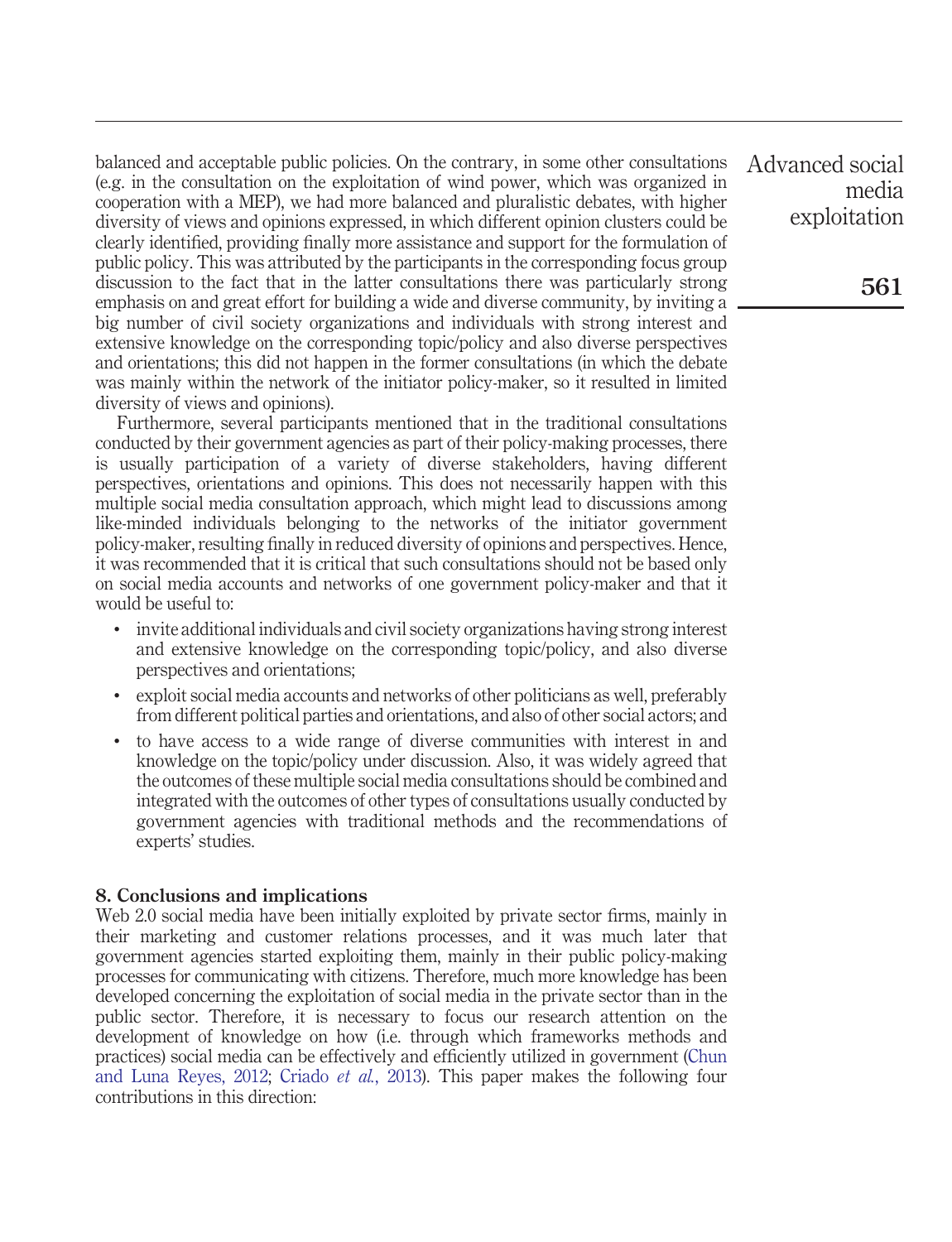- (1) It develops a framework for advanced exploitation of multiple social media by government to collect knowledge, ideas and opinions from citizens, applying crowdsourcing practices in the public sector, which is based on the use of the API of these social media, initially for the automated posting of policy-related content to them, and then for the retrieval of citizens' interactions with it (e.g. views, likes, comments and retweets), and also on the sophisticated processing of these interactions (calculation of various analytics, opinion mining and simulation modeling) to maximize knowledge extraction from them and crowdsourcing, in general, and finally policy-makers' support. It should be noted that this approach focuses on the exploitation of the accounts and the development of the networks of the government agencies and policy makers, so it is quite different from the approaches of the limited previous research on advanced and sophisticated forms of social media use in government, which focus mainly on the exploitation of various "external" Web 2.0 sources [\(Kokkinakos](#page-20-15) *et al.*, 2012).
- (2) It also develops an ICT infrastructure that supports the application of this framework, whose structure has some similarities with the typical structure of a crowdsourcing IS [\(Hetmank \(2013\)\)](#page-20-13), but also important differences as well; it provides more capabilities than existing commercial tools (e.g. HootSuite), especially with respect to the processing of citizens' interactions, and is more specialized for government context.
- (3) And also, a process model for the practical application of the above framework, proposing a sequence of eight specific activities to be performed for this purpose, which has both similarities with the typical crowdsourcing process model [\(Hetmank \(2013\)](#page-20-13) and also notable differences as well.
- (4) Finally, our framework is evaluated in "real-life" pilot applications, from a public policy perspective, assessing to what extent it assists in addressing its fundamental complexities, based on sound theoretical foundations (from previous research on wicked policy problems and issue-based information systems) and, at the same time, identifying its weaknesses and limitations.

From this evaluation, useful insights have been generated concerning the capabilities, strengths and weaknesses of the proposed framework. In particular, it has been concluded that this framework constitutes a time- and cost-efficient way of organizing wide policy consultations, which reach wide audiences, communicate policy-related multimedia messages to them and stimulate and motivate them to think about public policies under formulation and express their relevant ideas, knowledge and opinions. Furthermore, it is a valuable tool for identifying the main issues perceived by citizens with respect to a particular social problem or domain of government activity and for collecting from them interesting ideas on possible solutions and directions of government activity (i.e. for applying crowdsourcing ideas in the public sector).

However, our pilot applications have shown that the information generated from such a consultation might not be at the level of detail required by government policy-makers. Therefore, to achieve a higher level of detail, and more discussion depth in general, a series of such consultations might be required, each of them focused on particular sub-topics and/or participants' groups. Furthermore, the proposed framework might lead to unproductive discussions among like-minded individuals

**562**

TG 8,4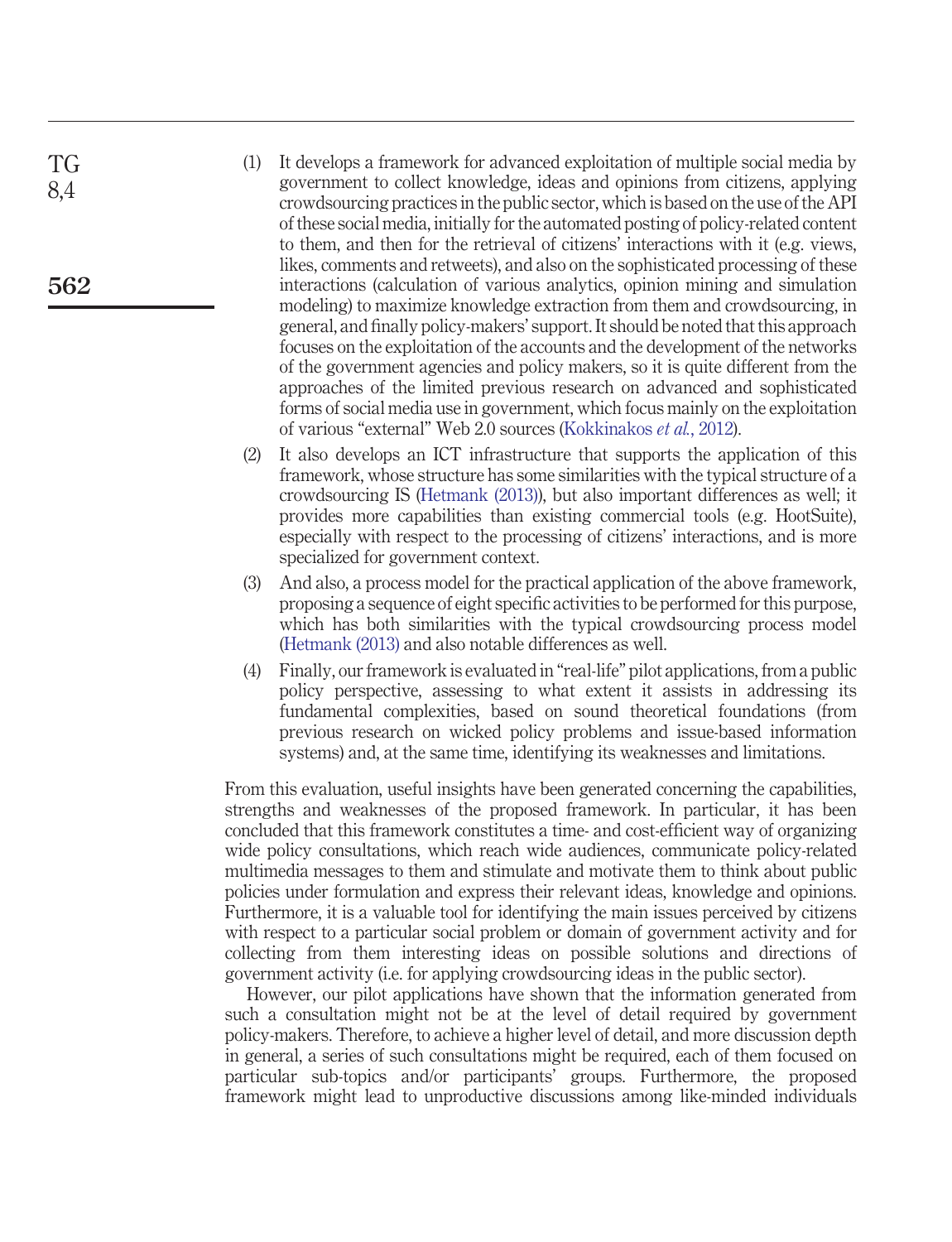belonging to the networks of the government policy-maker who initiated the consultation; such discussions are characterized by low diversity of opinions and perspectives, low productivity of ideas and, in general, limited creativity, do not allow the identification of stakeholders' groups with different views and concerns and do not facilitate dialog among them and convergence, which are all highly important for the design of effective, balanced and acceptable public policies,. Therefore, for the effective application of the proposed framework, it is of critical importance to build large and diverse networks for these social media consultations; for this purpose, we can combine networks of several politicians, preferably from different political parties and orientations, and also invite additional interested and knowledgeable individuals and civil society organizations.

The proposed framework provides a "soft" model of applying crowdsourcing ideas in government, which does not include contests, judges' committees and prizes, being different (and much simpler) from the "hard" crowdsourcing model of Challenge.gov (that is similar to the private sector crowdsourcing model) presented and analyzed by [Mergel and Desouza \(2013\).](#page-20-14) Therefore, our framework can be used by government agencies for taking some first "soft" steps in the area of crowdsourcing (collection of knowledge, ideas and opinions from citizens), gain some first relevant experience from them and then probably proceed to "harder" steps, having the form of contests, with definition of more specific problems to be addressed by citizens, judges' committees and prizes, if this seems to be appropriate for the particular government agency. The proposed framework can be quite useful for the efficient and effective implementation of the first of the three citizens co-production categories proposed by [Linders \(2012\)](#page-20-9) (termed as "citizen-sourcing"), in any of the three stages of government services' lifecycle (design, execution and monitoring).

Our research has interesting implications for research and practice. It opens up new directions of research on advanced frameworks, methods and practices for effective social media exploitation by government agencies and also for the development of advanced information systems for this purpose, and appropriate application process models. Furthermore, it provides a methodology for their theoretically sound evaluation from a public policy perspective. With respect to government practice and management, it provides to government agencies effective methods and ICT tools to communicate with wider and more heterogeneous audiences in a short time and at a low cost, increase public participation in their policy making processes, collect useful knowledge, ideas and opinions from citizens (i.e. apply "citizen-sourcing") and, finally, design better, more socially rooted, balanced and realistic public policies. It can provide significant opportunities for more interaction with the society; however, their exploitation will not be straightforward. The application of such methods will not lead automatically to better and more socially rooted and responsive public policies, if it is not combined with a change of culture of public servants and politicians (more trust/interest in and emphasis on the voice of society); also, it is necessary to create rules concerning the use of social media by government agencies, the exploitation of the knowledge, ideas and opinions collecting from this process and, in general, its integration with the policy-making processes of government agencies.

At the same time, our study has some limitations, which should be addressed by future research. The proposed framework has been evaluated in a small number of pilot applications, so further evaluation of it is required, in various types of government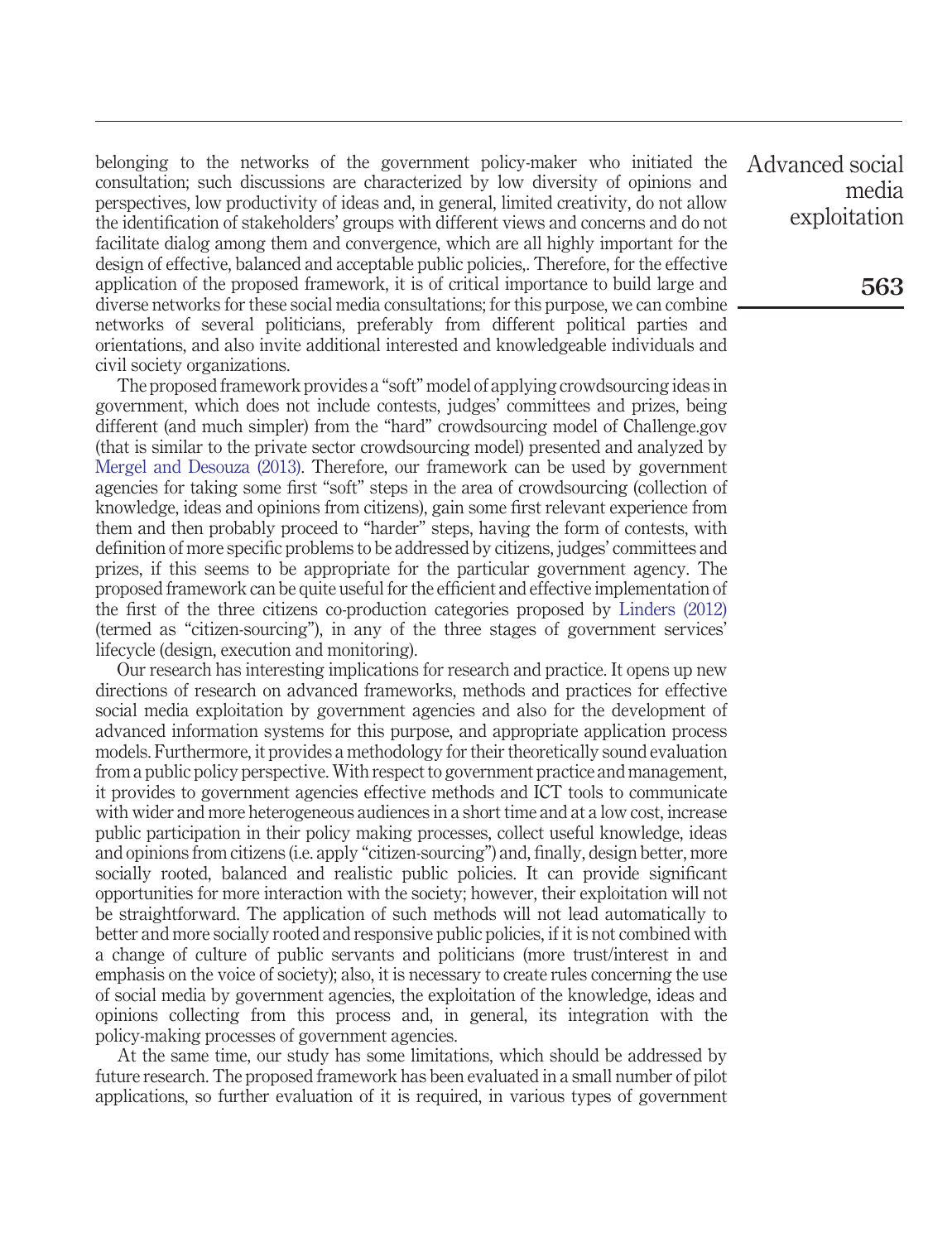agencies and for different kinds of policy consultations. Also, our research focuses on the exploitation of social media by government agencies as a means of more intensive "external communication" with their external environment (e.g. with the society – civil society organizations and individual citizens), so further research is required on the exploitation of social media as a means of more intensive "internal communication" among different government agencies (or even among different departments of the same government agency) for the design and implementation of public policies. Finally, further research is required concerning the comparison of the proposed "soft" citizen-sourcing approach with the "harder" ones (of Challenge.gov type) from various perspectives, and also their combination.

#### **References**

- <span id="page-19-1"></span>Agarwal, N., Lim, M. and Wigand, R. (2011), "Finding her master's voice: the power of collective action among female Muslim bloggers", *proceedings of the 19th European Conference on Information Systems, 9-11 June*, *Helsinki*.
- <span id="page-19-3"></span>Bertot, J.C., Jaeger, P.T. and Grimes, J.M. (2012a), "Promoting transparency and accountability through ICTs, social media, and collaborative e-government", *[Transforming Government:](http://www.emeraldinsight.com/action/showLinks?system=10.1108%2F17506161211214831) [People, Process and Policy](http://www.emeraldinsight.com/action/showLinks?system=10.1108%2F17506161211214831)*, Vol. 6 No 1, pp. 78-91.
- <span id="page-19-4"></span>Bertot, J.C., Jaeger, P.T. and Hansen, D. (2012b), "The impact of policies on government social media usage: issues, challenges and recommendations", *[Government Information](http://www.emeraldinsight.com/action/showLinks?crossref=10.1016%2Fj.giq.2011.04.004) [Quarterly](http://www.emeraldinsight.com/action/showLinks?crossref=10.1016%2Fj.giq.2011.04.004)*, Vol. 29 No. 1, pp. 30-40.
- <span id="page-19-5"></span>Bonsón, E., Torres, L., Royo, S. and Flores, F. (2012), "Local e-government 2.0: social media and corporate transparency in municipalities", *[Government Information Quarterly](http://www.emeraldinsight.com/action/showLinks?crossref=10.1016%2Fj.giq.2011.10.001)*, Vol. 29 No. 2, pp. 123-132.
- <span id="page-19-6"></span>Brabham, D.C. (2009), "Moving the crowd at threadless – motivations for participation in a crowdsourcing application", *[Information, Communication & Society](http://www.emeraldinsight.com/action/showLinks?crossref=10.1080%2F13691181003624090)*, Vol. 13 No. 8, pp. 1122-1145.
- <span id="page-19-7"></span>Brabham, D.C. (2012), "Crowdsourcing: a model for leveraging online communities", in Delwiche, A. and Henderson, J. (Eds), *The Routledge Handbook of Participative Cultures*, Routledge, New York, NY.
- <span id="page-19-9"></span>Charalabidis, Y. and Loukis, E. (2011), "Transforming government agencies' approach to e-participation through efficient exploitation of social media", *proceedings of the European Council of International Schools (ECIS)*, Paper 84, Helsinki.
- <span id="page-19-8"></span>Charalabidis, Y., Gionis, G. and Loukis, E. (2010), "Policy processes support through interoperability with social media", *proceedings of the 5th Mediterranean Conference on Information Systems, 3 June*, *Haifa*.
- <span id="page-19-10"></span>Charalabidis, Y., Loukis, E. and Androutsopoulou, A. (2011), "Enhancing participative policy making through simulation modelling – a state of the art review", *proceedings of the European Mediterranean Conference on Information Systems*, *Athens*.
- <span id="page-19-2"></span>Chun, S.A. and Luna Reyes, L.F. (2012), "Editorial - social media in government", *[Government](http://www.emeraldinsight.com/action/showLinks?crossref=10.1016%2Fj.giq.2012.07.003) [Information Quarterly](http://www.emeraldinsight.com/action/showLinks?crossref=10.1016%2Fj.giq.2012.07.003)*, Vol. 29 No. 4, pp. 441-445.
- <span id="page-19-0"></span>Commission of the European Communities (2006), "i2010 eGovernment action plan: accelerating eGovernment in Europe for the benefit of all", COM (2006) 173 – Communication from the Commission to the Council, the European Parliament, the European Economic and social Committee of the Regions, Brussels.

TG 8,4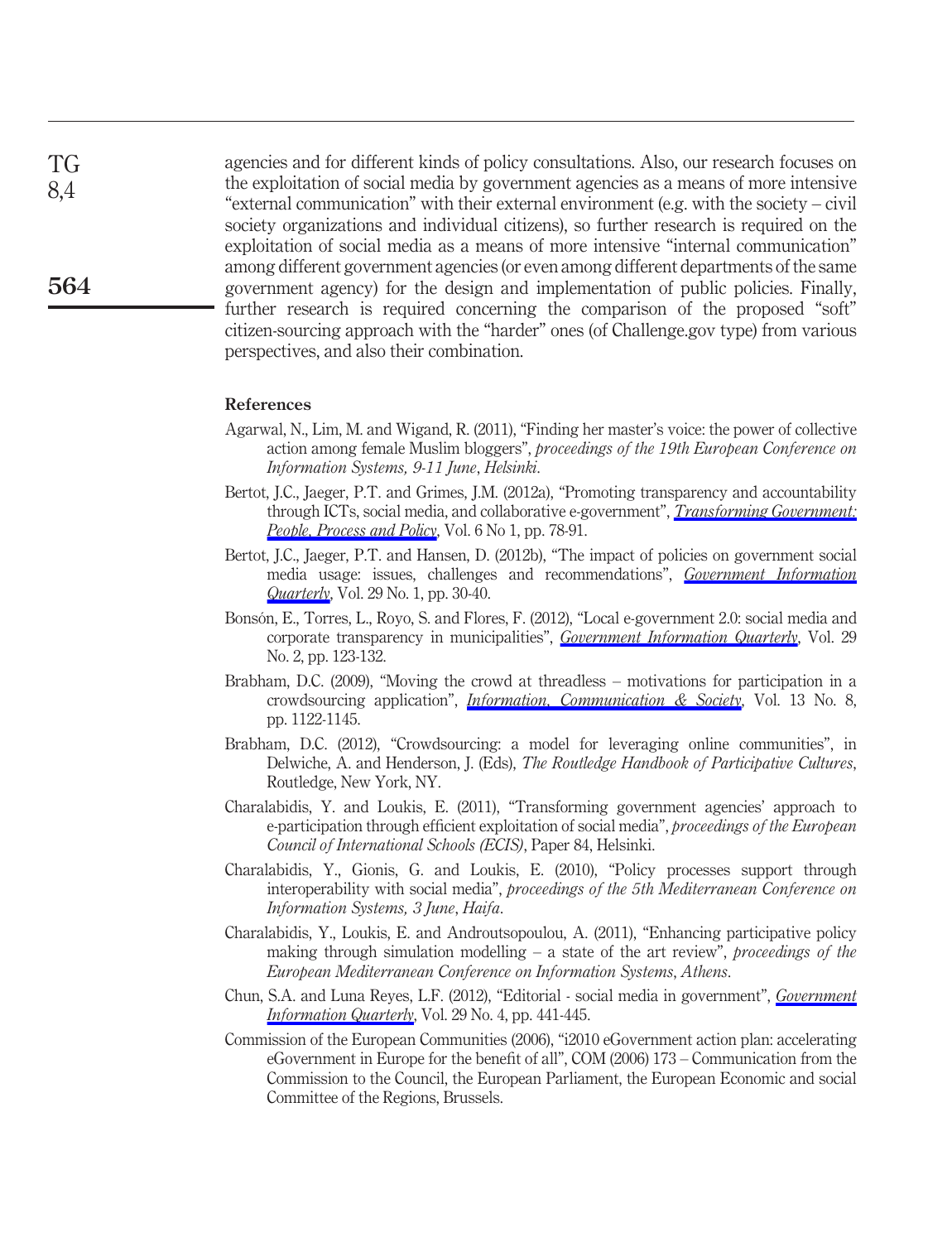- <span id="page-20-0"></span>Commission of the European Communities (2010), "A digital Agenda for Europe", COM (2010) 245- Communication from the Commission to the Council, the European Parliament, the European Economic and social Committee of the Regions, Brussels.
- <span id="page-20-7"></span>Conklin, J. (2003), "Dialog mapping: reflections on an industrial strength case study", in [Kirschner,](http://www.emeraldinsight.com/action/showLinks?crossref=10.1007%2F978-1-4471-0037-9_6) P., Shum, S.B. and Carr, C. (Eds), *Visualizing Argumentation: Software Tools for Collaborative and Educational Sense-Making*, Springer, London.
- <span id="page-20-2"></span>Constantinides, E. (2010), "Connecting small and medium enterprises to the new consumer: the Web 2.0 as marketing tool", in Bharati, P., Lee, I. and Chaudhury, A. (Eds), *[Global](http://www.emeraldinsight.com/action/showLinks?crossref=10.4018%2F978-1-61520-627-8.ch001) [perspectives on Small and Medium Enterprise](http://www.emeraldinsight.com/action/showLinks?crossref=10.4018%2F978-1-61520-627-8.ch001)*, IGI Global, Hershey, PA.
- <span id="page-20-5"></span>Criado, J.I., Sandoval-Almazan, R. and Gil-Garcia, J.R. (2013), "Government innovation through social media", *[Government Information Quarterly](http://www.emeraldinsight.com/action/showLinks?crossref=10.1016%2Fj.giq.2013.10.003)*, Vol. 30 No. 4, pp. 319-326.
- <span id="page-20-3"></span>Heath, D., Singh, R., Ganesh, J. and Kroll-Smith, S. (2013), "Exploring strategic organizational engagement in social media", *proceedings of the 34th International Conference on Information Systems, 16-18 December*, *Milan*.
- <span id="page-20-13"></span>Hetmank, L. (2013), "Components and functions of crowdsourcing systems – a systematic literature review", Wirtschaftsinformatik Proceedings 2013, Leipzig.
- <span id="page-20-11"></span>Howe, J. (2008), *CrowdSourcing, Why the Power of the Crowd is Driving the Future of Business*, Crown Business, New York, NY.
- <span id="page-20-15"></span>Kokkinakos, P., Koussouris, S., Panopoulos, D., Askounis, D., Ramfos, A., Georgousopoulos, C. and Wittern, E. (2012), "Citizens collaboration and co-creation in public service delivery: the COCKPIT project", *[International Journal of Electronic Government Research](http://www.emeraldinsight.com/action/showLinks?crossref=10.4018%2Fjegr.2012070103)*, Vol. 8 No. 3, pp. 44-62.
- <span id="page-20-6"></span>Kunz, W. and Rittel, H. (1979), "Issues as elements of information systems", working paper no. 131, University of California, Berkley.
- <span id="page-20-4"></span>Larsson, A. and Moe, H. (2011), "Who tweets? Tracking microblogging use in the 2010 Swedish Election Campaign", *proceedings of the 19th European Conference on Information Systems, 9-11 June*, *Helsinki*.
- <span id="page-20-12"></span>Lévy, P. (1997), *Collective Intelligence - Mankind's Emerging World in Cyberspace*, Perseus Books Group, New York, NY.
- <span id="page-20-9"></span>Linders, D. (2012), "From e-government to we-government: defining a typology for citizen coproduction in the age of social media", *[Government Information Quarterly](http://www.emeraldinsight.com/action/showLinks?crossref=10.1016%2Fj.giq.2012.06.003)*, Vol. 29 No. 4, pp. 446-454.
- <span id="page-20-1"></span>Loukis, E., Macintosh, A. and Charalabidis, Y. (2011), "Editorial of the special issue on e-participation in Southern Europe and the Balkans: issues of democracy and participation via electronic media", *[Journal of Balkan and Near East Studies](http://www.emeraldinsight.com/action/showLinks?crossref=10.1080%2F19448953.2011.550814)*, Vol. 13 No. 1, pp. 1-12.
- <span id="page-20-17"></span>Maragoudakis, M., Loukis, E. and Charalabidis, Y. (2011), "A review of opinion mining methods for analyzing citizens' contributions in public policy debate", *[proceedings of IFIP](http://www.emeraldinsight.com/action/showLinks?crossref=10.1007%2F978-3-642-23333-3_26) 3rd [International Conference on e-Participation- ePart](http://www.emeraldinsight.com/action/showLinks?crossref=10.1007%2F978-3-642-23333-3_26)*, 29 August-1 September, *Delft*.
- <span id="page-20-10"></span>Margo, M.J. (2012), "A review of social media use in e-government", *Administrative Sciences*, Vol. 2 No. 2, pp. 148-161.
- <span id="page-20-16"></span>Maylor, H. and Blackmon, K. (2005), *Researching Business and Management*, Palgrave-Macmillan, New York, NY.
- <span id="page-20-14"></span>Mergel, I. and Desouza, K. (2013), "Implementing open innovation in the public sector: the case of challenge.gov", *[Public Administration Review](http://www.emeraldinsight.com/action/showLinks?crossref=10.1111%2Fpuar.12141)*, Vol. 73 No. 6, pp. 882-890.
- <span id="page-20-8"></span>Osimo, D. (2008), *Web 2.0 in government: Why and how? European Commission Joint Research Center*, Institute for Prospective Technological Studies, Luxembourg.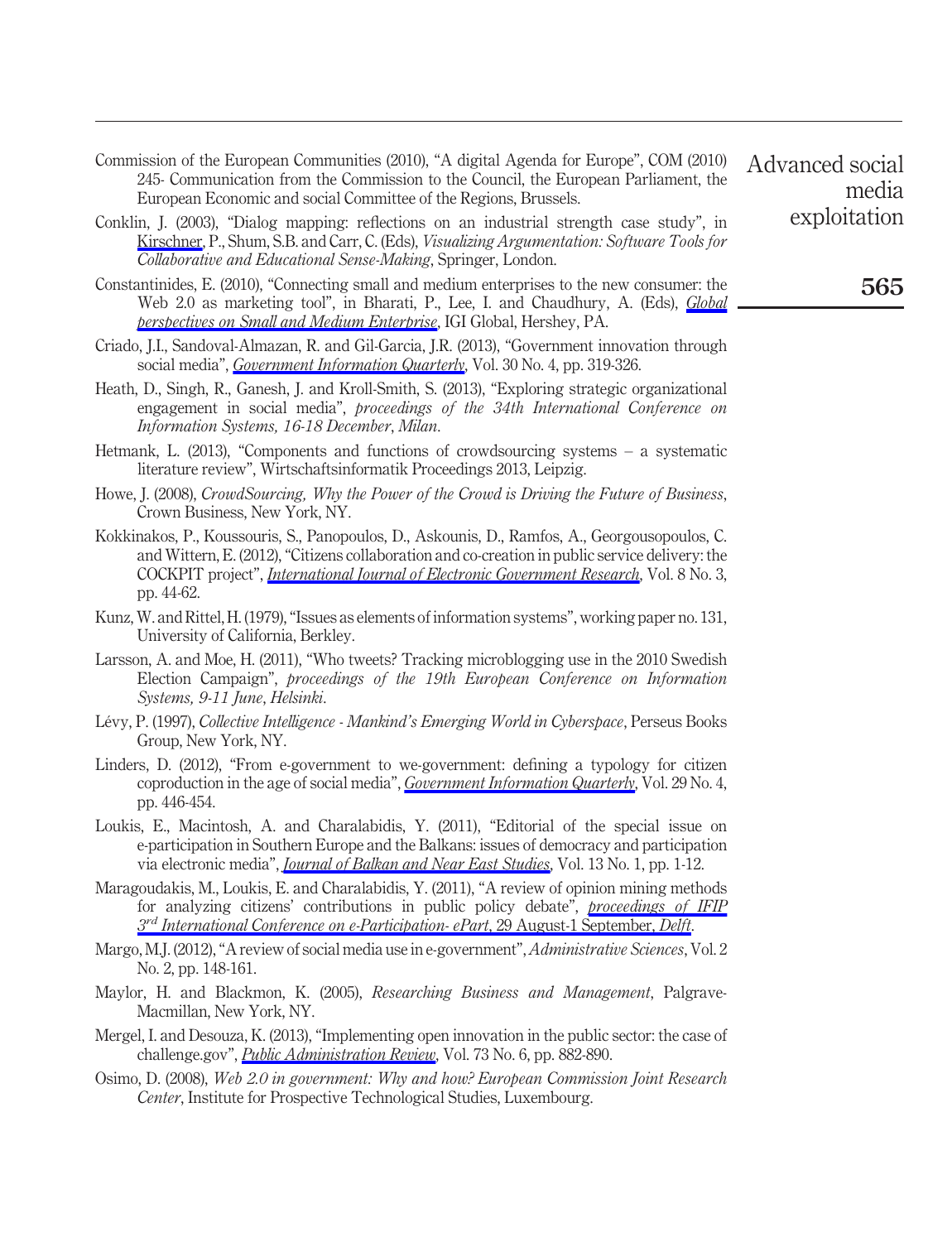<span id="page-21-3"></span>

| TG<br>8,4 | Schwaninger, M., Ulli-Beer, S. and Kaufmann-Hayoz, R. (2008), "Policy analysis and design in<br>local public management a system dynamics approach", in Hadorn, G., Hoffmann-Riem, H.,<br>Biber-Klemm, S., Grossenbacher-Mansuv, W., Jove, D., Pohl, C., Wiesmann, U. and Zemp, E.<br>(Eds), <i>Handbook of Transdisciplinary Research</i> , Springer, pp. 205-221. |
|-----------|---------------------------------------------------------------------------------------------------------------------------------------------------------------------------------------------------------------------------------------------------------------------------------------------------------------------------------------------------------------------|
| 566       | Shim, J.P., Warkentin, M., Courtney, J.F., Power, D.J., Sharda, R. and Carlsson, C. (2002), "Past,<br>present, and future of decision support technology", <i>Decision Support Systems</i> , Vol. 33<br>No. 2, pp. 111-126.                                                                                                                                         |
|           | Tapscott, D., Williams, A.D. and Herman, D. (2008), Government 2.0: Transforming Government<br>and Governance for the Twenty-First Century, nGenera Corporation, Sunnyvale, CA.                                                                                                                                                                                     |

#### <span id="page-21-2"></span><span id="page-21-0"></span>**Further reading**

- Conklin, J. and Begeman, M. (1989), "gIBIS: a tool for all reasons", *[Journal of the American Society](http://www.emeraldinsight.com/action/showLinks?crossref=10.1002%2F%28SICI%291097-4571%28198905%2940%3A3%3C200%3A%3AAID-ASI11%3E3.0.CO%3B2-U) [for Information Science American Society for Information Science](http://www.emeraldinsight.com/action/showLinks?crossref=10.1002%2F%28SICI%291097-4571%28198905%2940%3A3%3C200%3A%3AAID-ASI11%3E3.0.CO%3B2-U)*, Vol. 40 No. 3, pp. 200-213.
- Nam, T. (2012), "Suggesting frameworks of citizen-sourcing via Government 2.0", *[Government](http://www.emeraldinsight.com/action/showLinks?crossref=10.1016%2Fj.giq.2011.07.005) [Information Quarterly](http://www.emeraldinsight.com/action/showLinks?crossref=10.1016%2Fj.giq.2011.07.005)*, Vol. 29 No. 1, pp. 12-20.
- <span id="page-21-1"></span>Rittel, H.W.J. and Weber, M.M. (1973), "Dilemmas in a general theory of planning", *[Policy Sciences](http://www.emeraldinsight.com/action/showLinks?crossref=10.1007%2FBF01405730)*, Vol. 4 No. 2, pp. 155-169.

#### **Appendix 1**

*Policy-making process, public participation and ICT support questionnaire*

- (1) Which are the main public policies (at a local or central level) you are responsible for?
- (2) Which are the main stakeholder groups affected by these public policies?
- (3) To what extent do you have discussions– consultations with representatives of the above stakeholder groups on these policies?
- (4) In which stages of the policy-making lifecycle? And how?
- (5) Which are the main obstacles for this?
- (6) How important do you think it is to have discussions-consultations with representatives of the above stakeholder groups on these policies?
- (7) What is the final outcome you would expect to get from these discussions– consultations with representatives of the above stakeholder groups that would assist you in designing-implementing better policies?
- (8) To what extent do you have wider discussions– consultations with the wider public affected by these policies?
- (9) In which stages of the policy-making lifecycle? And how?
- (10) Which are the main obstacles for this?
- (11) To what extent would be useful a software tool that would publish a political message or public policy under formulation to several appropriate Web 2.0 social media, and then collect and process users' ratings, comments and other interactions?
- (12) What social indicators would you like to know for the involved citizens during policy planning or implementation?
- (13) What other means (ICT-based or not) you think would contribute to successful policy planning and implementation for your organization?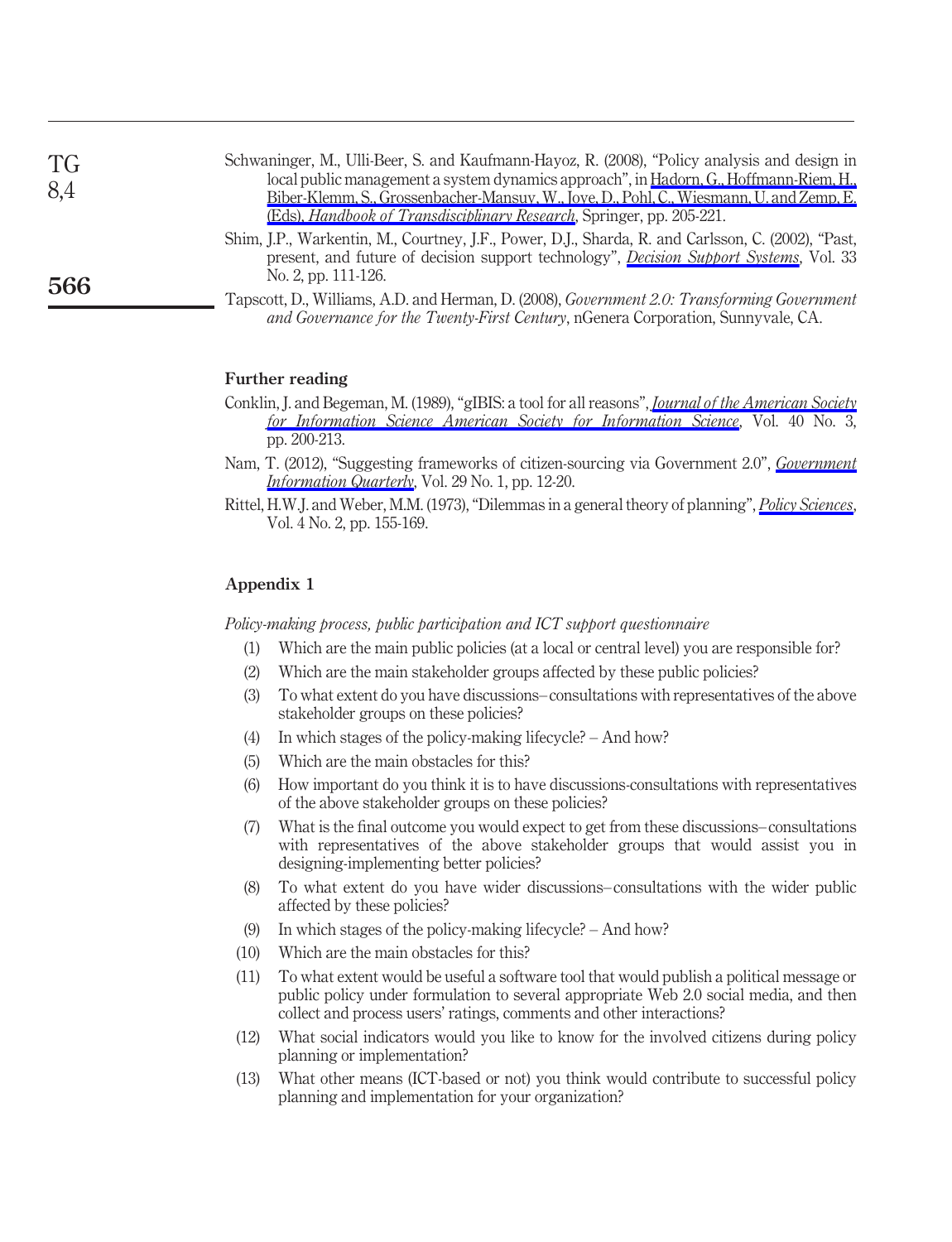#### **Appendix 2**

*Functionality requirements questionnaire*

- (1) What functionality should future tools for policy-making over social media provide?
- (2) What are useful indicators for a policy-making campaign over social media?
- (3) Where is the value in having policy-making consultation over social media?
- (4) What kind of content would you prefer to publish in policy messages reaching wide?
- (5) How important do you think it is to have age, sex and instruction level of people reached in policy-making?

#### **Appendix 3**

#### *Evaluation questionnaire*

To what extent this approach is useful for:

- conducting policy-related social media consultations that reach and involve wide audiences in a short time and at a low cost;
- identifying the particular problems/issues in a particular domain of government activity or public policy;
- identifying possible solutions to them:
- as well as relevant advantages positive arguments and disadvantages negative arguments;
- identifying stakeholders' groups with different views and concerns; and
- finally, facilitating convergence (at least to some extent) among them.

#### **About the authors**

Lefkothea Spiliotopoulou is a PhD Candidate and a Research and Teaching Assistant in the Information Systems Laboratory at the Department of Information and Communication Systems Engineering, University of the Aegean, Greece. She holds an MSc and also a Masters of Science in "Technologies and Management of Information and Communication Systems", both from the same Department. She is actively participating in European and national research and development projects. Her research interests lie in the areas of e-Government, e-Participation, Policy Modeling and Opinion Mining.

Yannis Charalabidis is Assistant Professor of e-Governance Information Systems at the Department of Information and Communication Systems Engineering, University of the Aegean, Greece. A computer engineer with a PhD in complex information systems, he has been employed for several years as an Executive Director in Singular IT Group, a leading software development and company active in Europe, India and the USA. He also serves as the Scientific Director at the Greek Interoperability Centre, hosted at Decision Support Systems Laboratory, of the National Technical University of Athens, delivering high quality research in the area of interoperability. He has also been the coordinator or technical leader in numerous FP6, FP7 and National research projects in the areas of e-Business and e-Governance. He is a contributing member in several standardization and technology policy committees. He writes and teaches on Government Service Systems, Enterprise Interoperability, Government Transformation and Citizen Participation.

Euripidis N Loukis is an Associate Professor of Information Systems and Decision Support Systems at the Department of Information and Communication Systems Engineering, University of the Aegean, Greece. Formerly, he has been Information Systems Advisor at the Ministry to the Presidency of the Government, Technical Director of the Program of Modernization of Greek Public Administration of the Second Community Support

Advanced social media exploitation